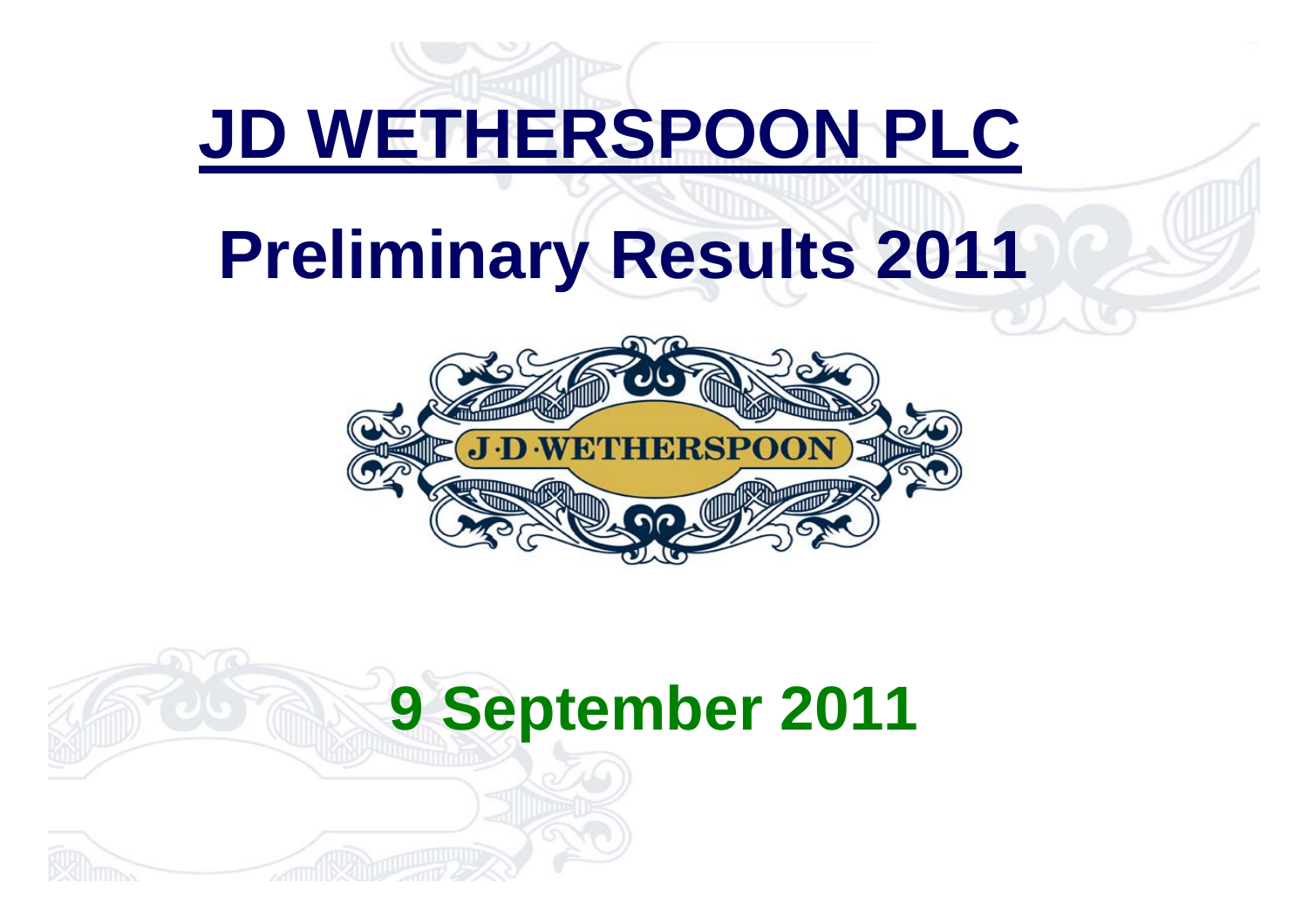# **JD WETHERSPOON PLC**

# **Preliminary Results 2011**



# **Kirk Davis - FD**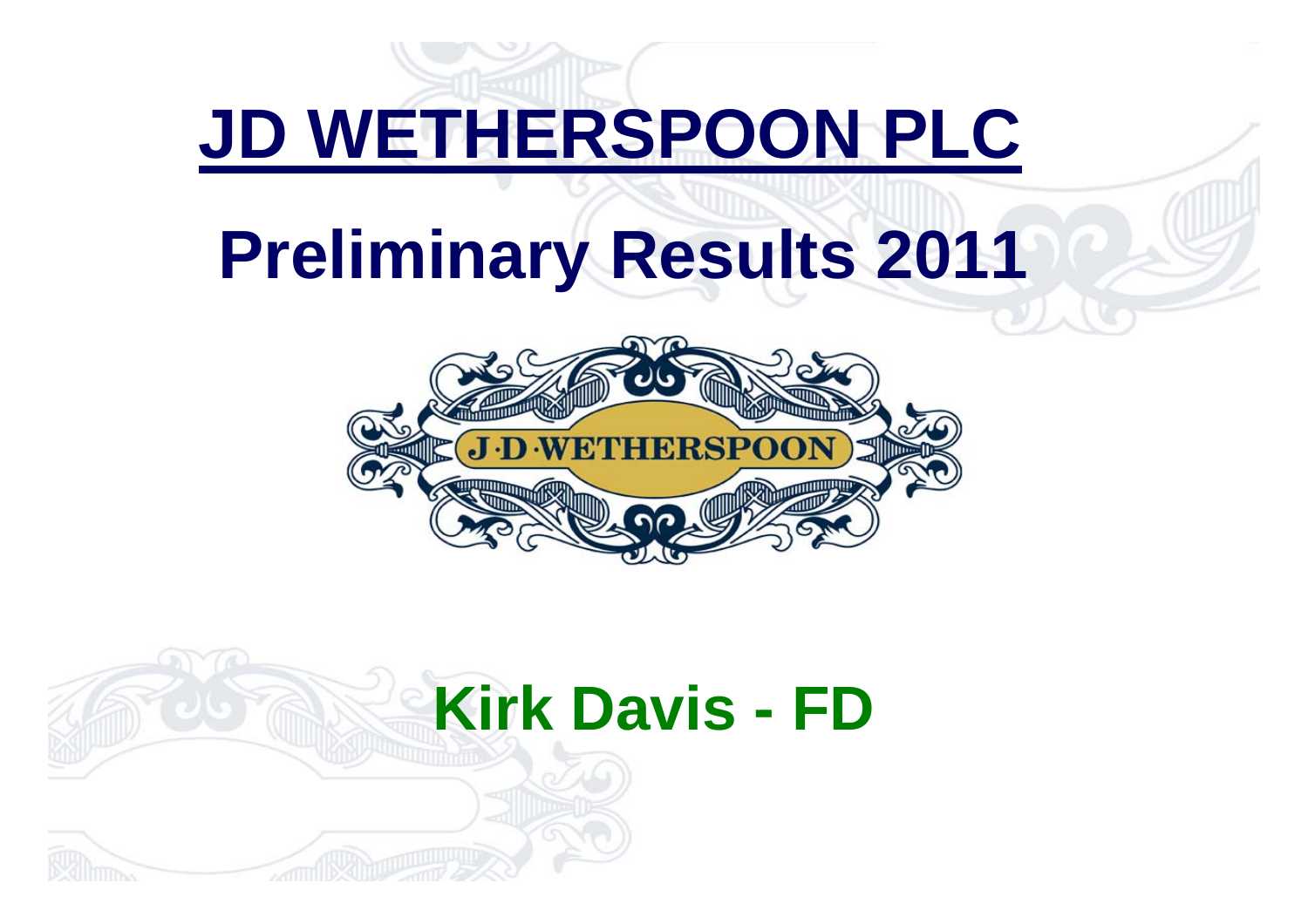| Highlights – Year to 24 July 2011                    |          |
|------------------------------------------------------|----------|
| Revenue £1,072.0m (2010: £996.3m)                    | $+7.6%$  |
| Like-for-like sales                                  | $+2.1%$  |
| Free cash flow per share 59.7p (2010: 52.9p)         | $+12.9%$ |
| Free cash flow £78.8m (2010: £71.3m)                 | $+10.5%$ |
| Before exceptional items:                            |          |
| Operating profit £102.3m (2010: £100.0m)             | $+2.3%$  |
| Profit before tax £66.8m (2010: £71.0m)              | $-5.9\%$ |
| Earnings per share 35.3p (2010: 36.0p)               | $-1.9\%$ |
| After exceptional items:                             |          |
| Operating profit £96.9m (2010: £89.5m)               | $+8.3%$  |
| Profit before tax £61.4m (2010: £60.5m)<br>$\bullet$ | $+1.5%$  |
| Earnings per share 35.4p (2010: 30.2p)               | $+17.2%$ |
| 12/09/2011 09:42                                     | 3        |

**ARDENTIA** 

V)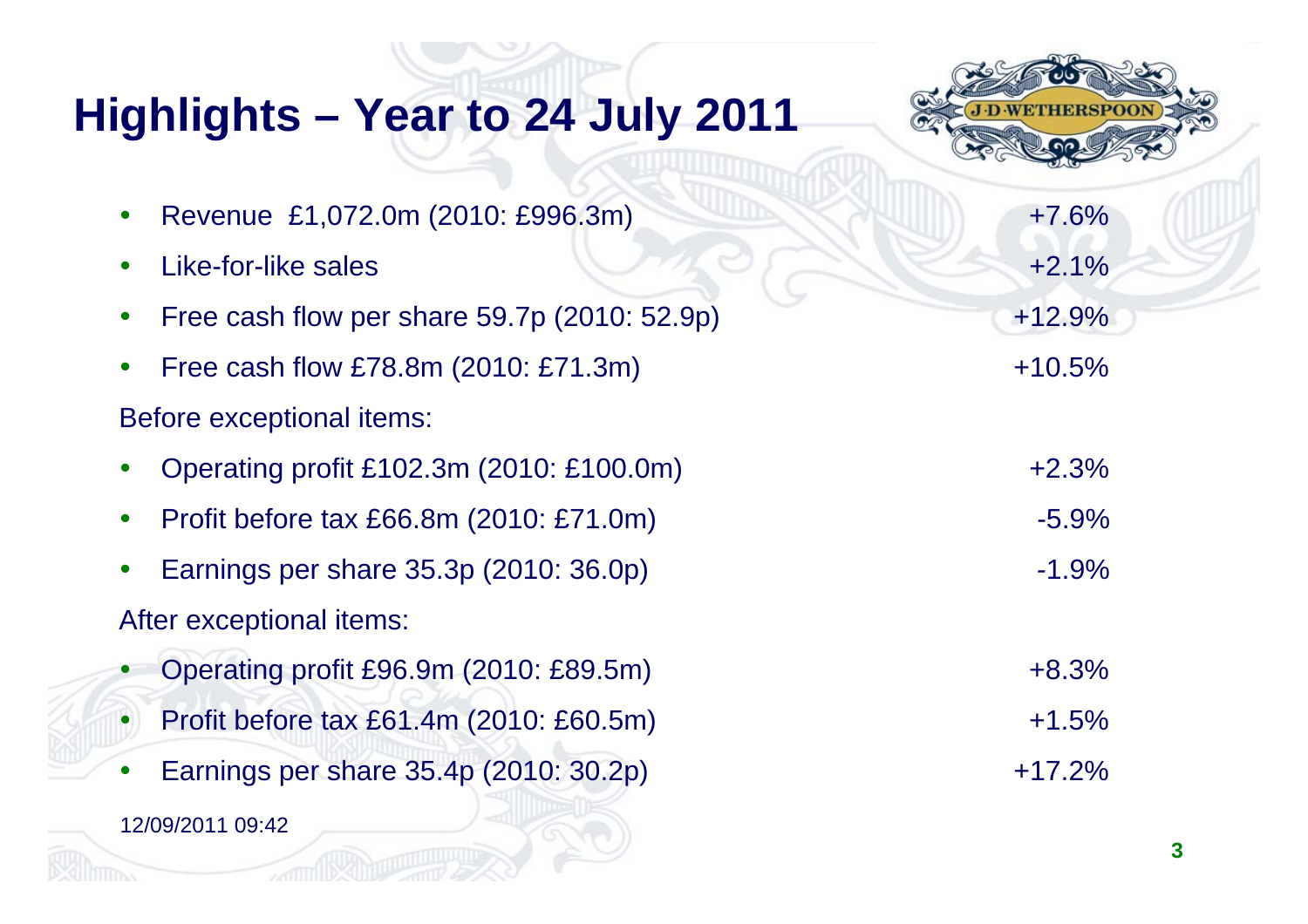# **Average Sales Per Pub Week (including VAT)**





#### Record Average Sales Per Pub Week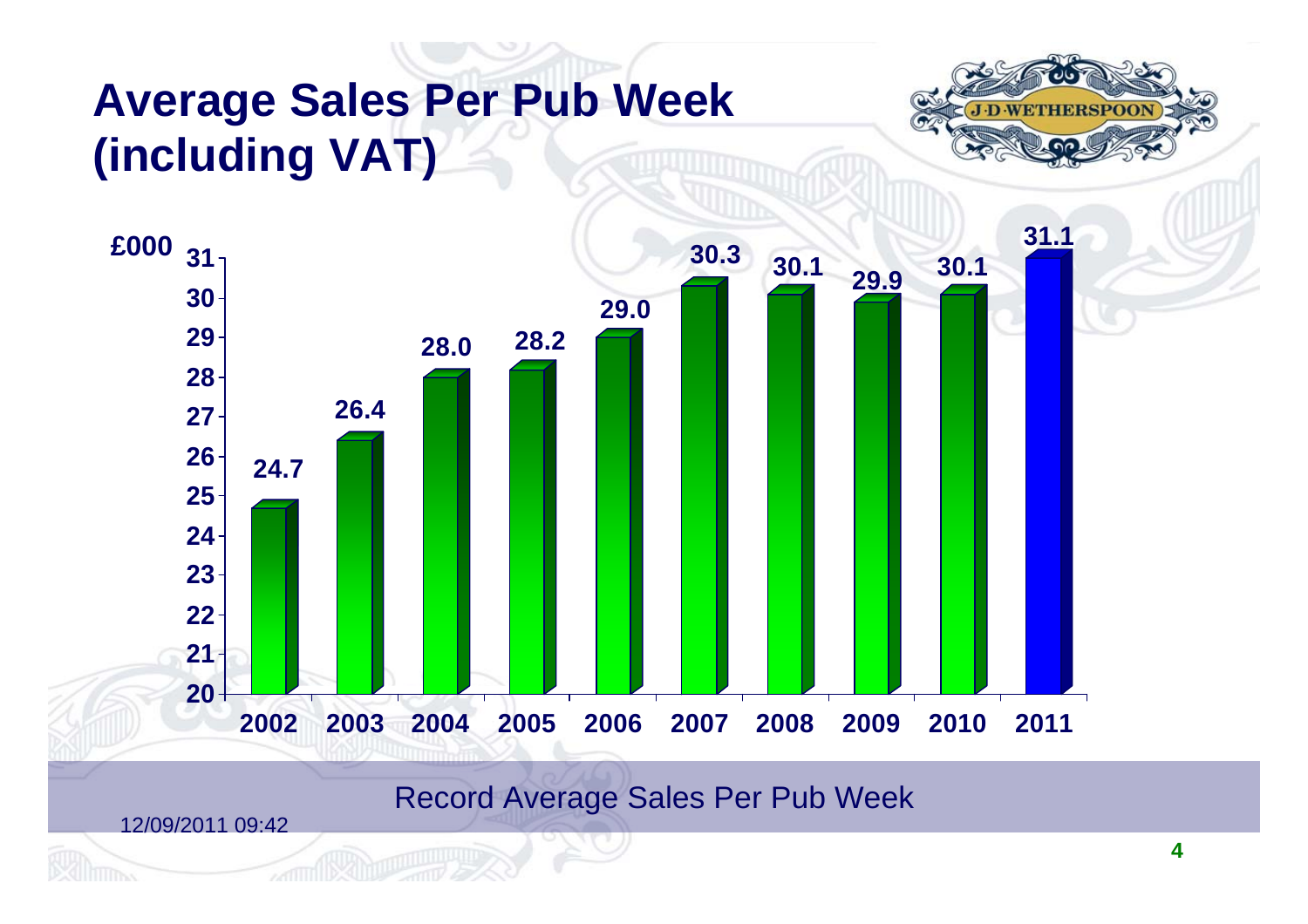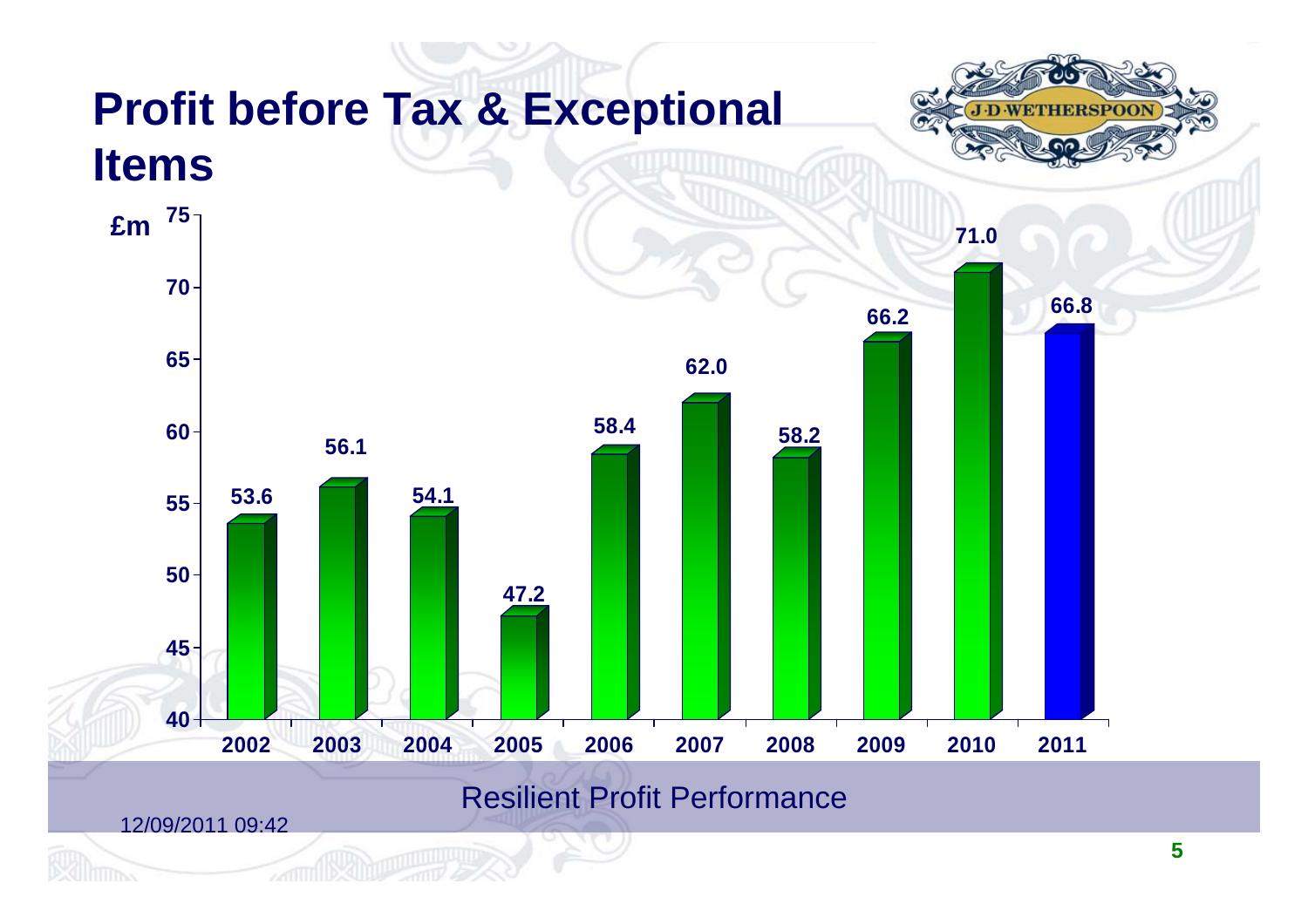

#### Long Term Record of Earnings Per Share Growth

12/09/2011 09:42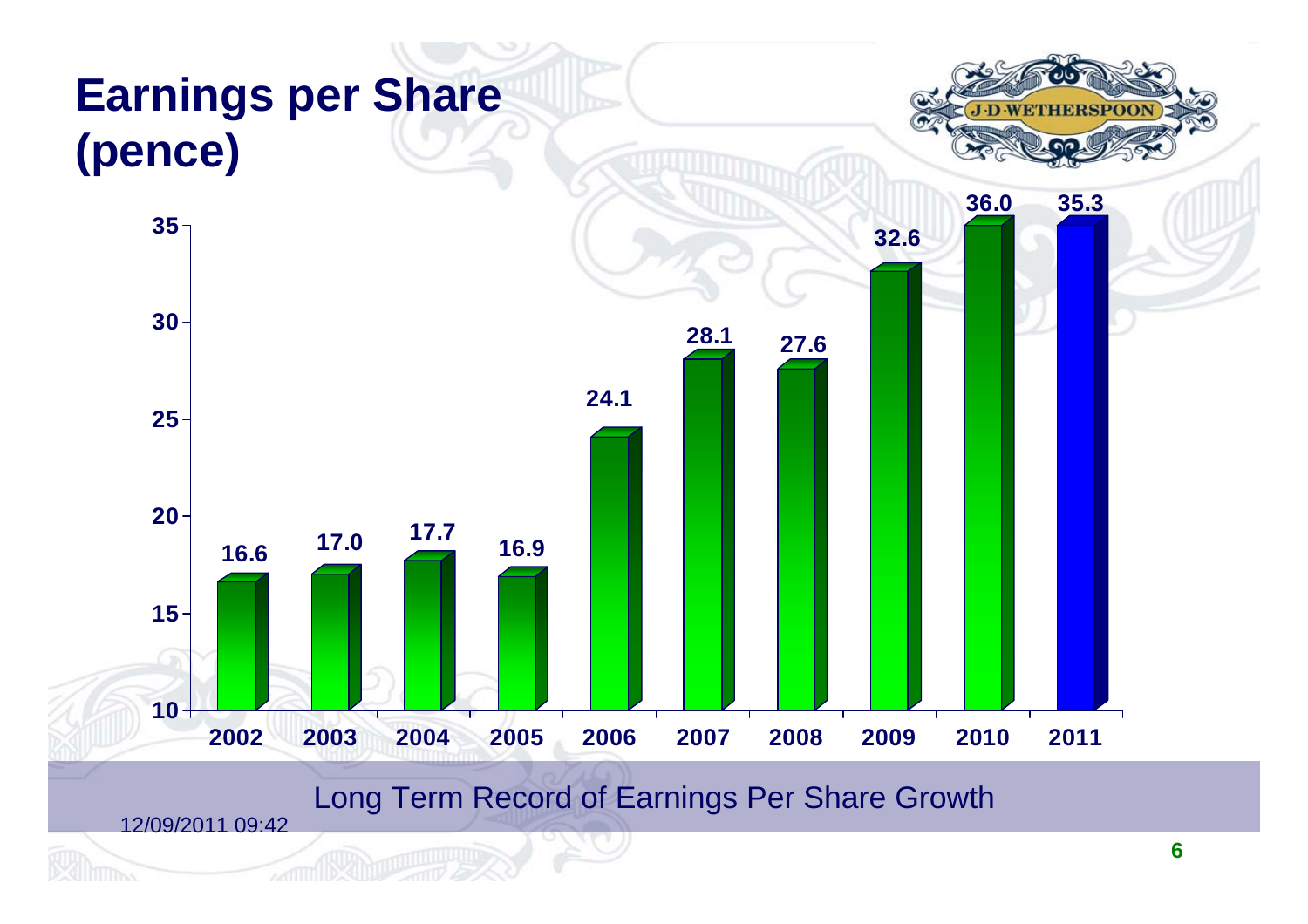## **Like-for-Like Sales/Profits**



| $\frac{6}{6}$          | 2011   | 2010    | 2009   | 2008   | 2007    |
|------------------------|--------|---------|--------|--------|---------|
| <b>Bar</b>             | $+1.7$ | $-0.8$  | $+2.5$ | $-4.3$ | $+3.3$  |
| Food                   | $+4.2$ | $+0.1$  | $-0.4$ | $+7.9$ | $+12.6$ |
| <b>Machines</b>        | $-3.9$ | $+12.1$ | $-7.5$ | $-5.8$ | $+2.7$  |
| <b>Total LFL sales</b> | $+2.1$ | $+0.1$  | $+1.2$ | $-1.1$ | $+5.6$  |
| <b>LFL profits</b>     | $-1.2$ | $-2.0$  | $-1.7$ | $-6.6$ | $+7.0$  |

Pressure on profits from increased costs and taxes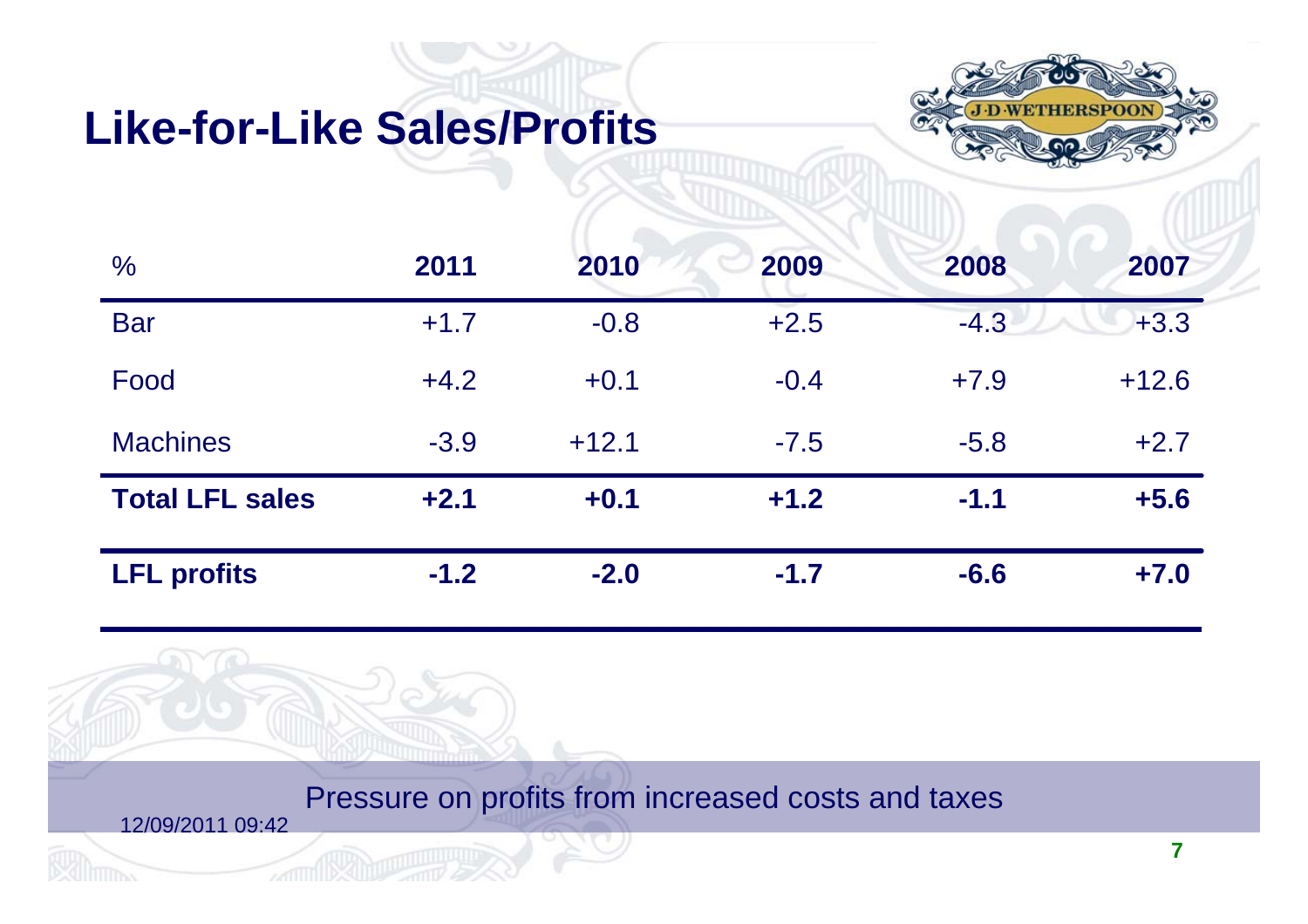# **Operating Margin - Summary**



|                                                  | 2011<br>£000 | 2011<br>$%$ of<br><b>Sales</b> | 2010<br>£000 | 2010<br>$%$ of<br><b>Sales</b> |
|--------------------------------------------------|--------------|--------------------------------|--------------|--------------------------------|
| <b>Turnover</b>                                  | 1,072,014    |                                | 996,327      |                                |
| Pub profit (pre repairs)                         | 226,640      | 21.1                           | 217,549      | 21.8                           |
| <b>Repairs</b>                                   | (37, 275)    | (3.5)                          | (34, 425)    | (3.5)                          |
| <b>Head office costs</b>                         | (38, 179)    | (3.6)                          | (35,908)     | (3.6)                          |
| <b>Share Incentive Plan</b>                      | (4, 481)     | (0.4)                          | (3,504)      | (0.4)                          |
| <b>Depreciation</b>                              | (44,396)     | (4.1)                          | (43, 699)    | (4.4)                          |
| <b>Operating Profit (before</b><br>exceptionals) | 102,309      | 9.5                            | 100,013      | 10.0                           |
| <b>Exceptional items</b>                         | (5, 389)     | (0.5)                          | (10, 557)    | (1.0)                          |
| 12/Besating Profit                               | 96,920       | 9.0                            | 89,456       | 9.0                            |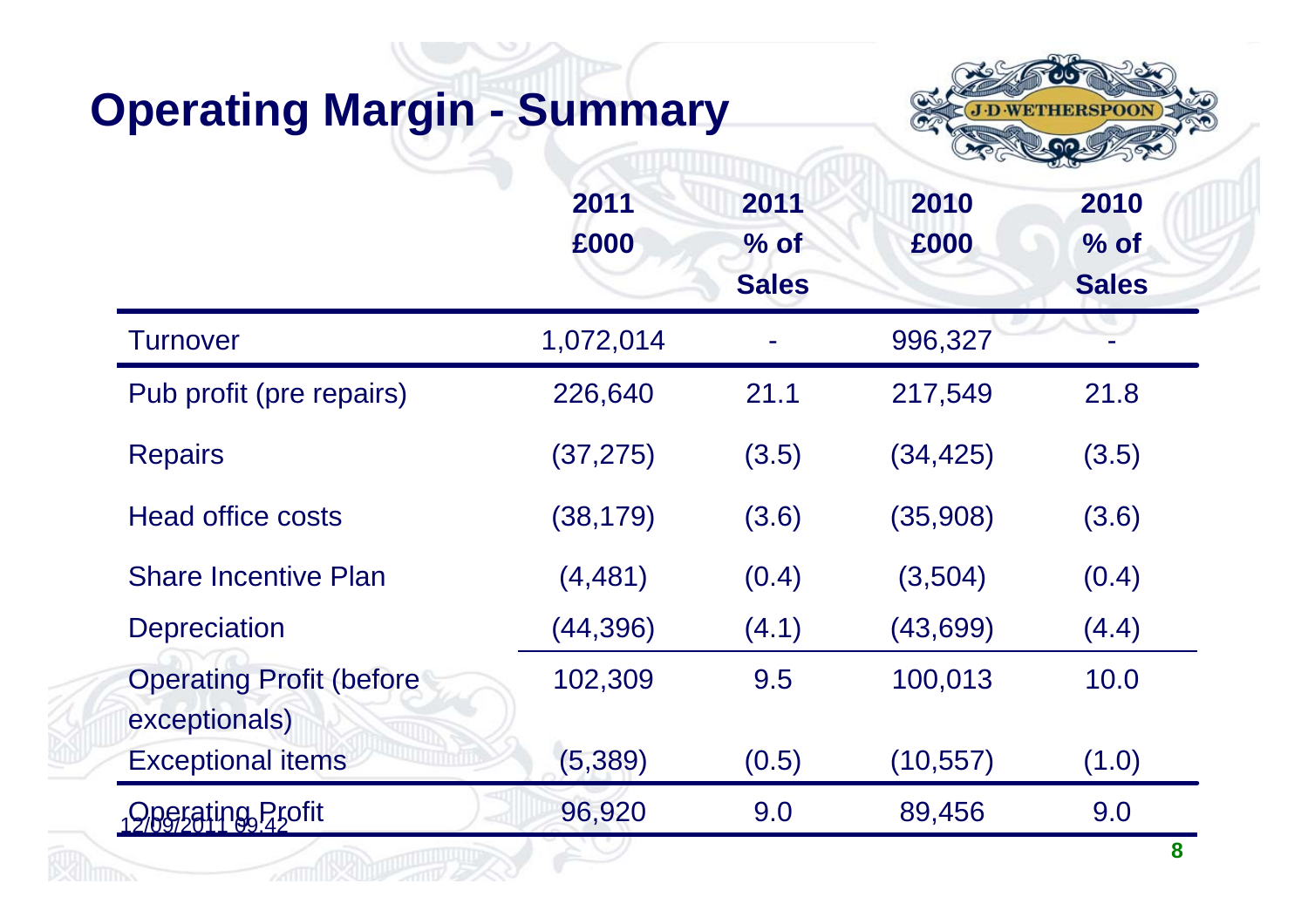# **Cost Increases**



- Tax increases on VAT and Duty
- $\bullet$ Bar and food supplies
- Staff costs
- $\bullet$ Utility costs
- $\bullet$ Carbon tax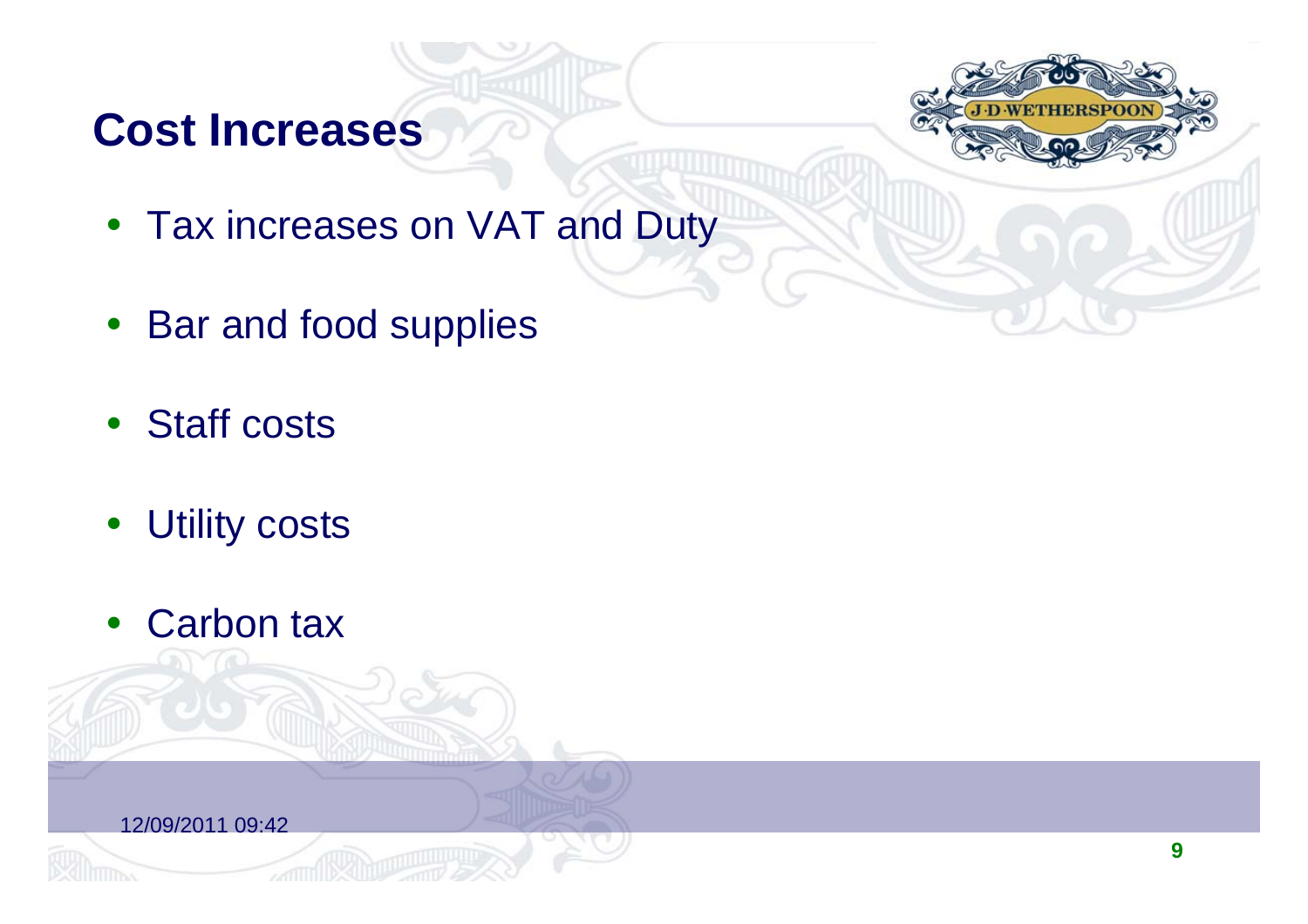| <b>Exceptional Items - Summary</b>                                                                              |              |              |
|-----------------------------------------------------------------------------------------------------------------|--------------|--------------|
|                                                                                                                 | 2011<br>£000 | 2010<br>£000 |
| <b>Property Impairment</b>                                                                                      | 4,410        | 10,557       |
| <b>Insurance Excess</b>                                                                                         | 250          |              |
| <b>Loss on Disposal</b>                                                                                         | 729          |              |
| Total                                                                                                           | 5,389        | 10,557       |
|                                                                                                                 |              |              |
| Impairment of 8 sites. Total provision £22.9m across 36 sites on £1.4 billion asset<br>base<br>12/09/2011 09:42 |              |              |
|                                                                                                                 |              | 10           |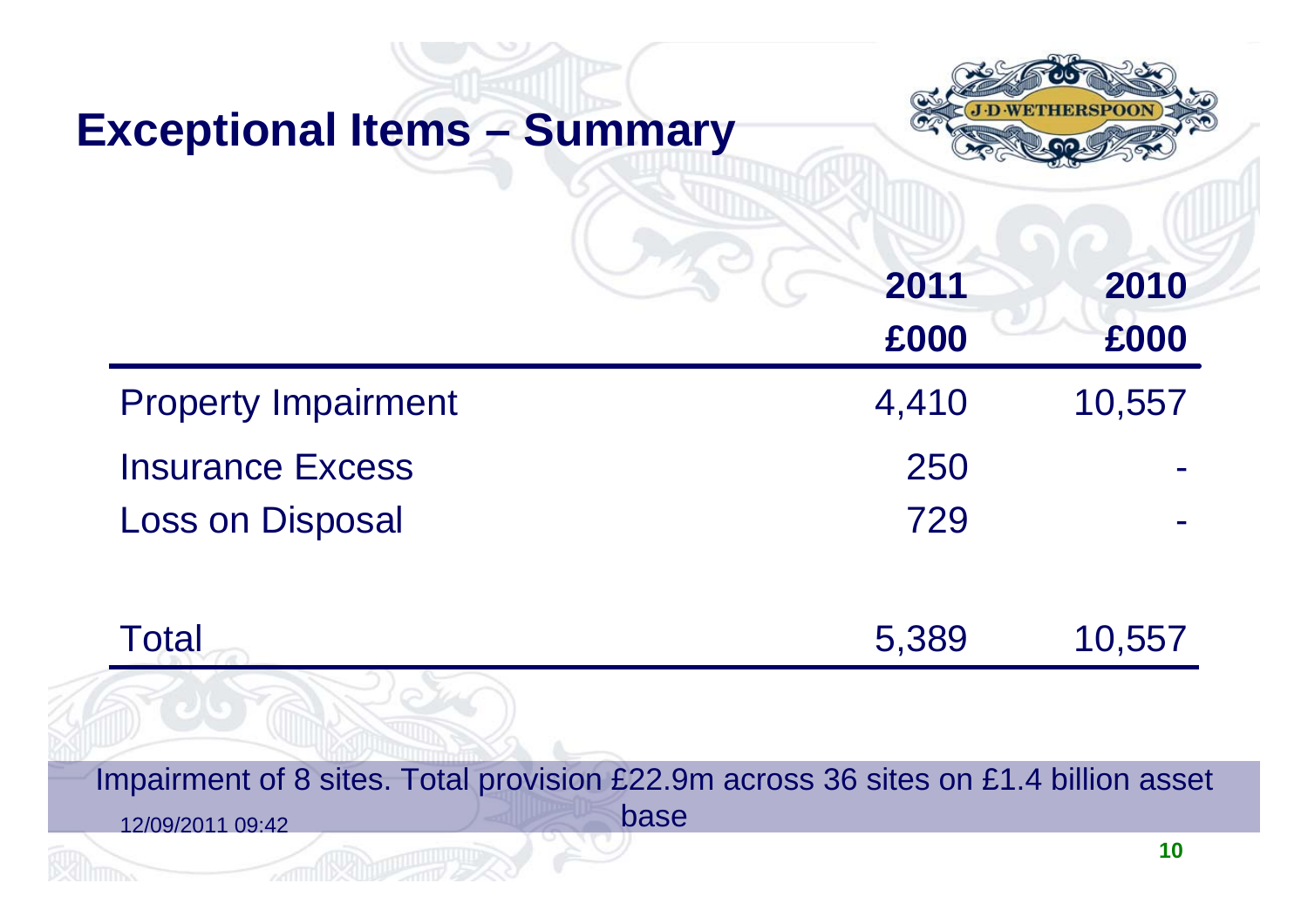### **Allocation of Resources**





12/09/2011 09:42Increased capex on new openings, reinvestment and share buybacks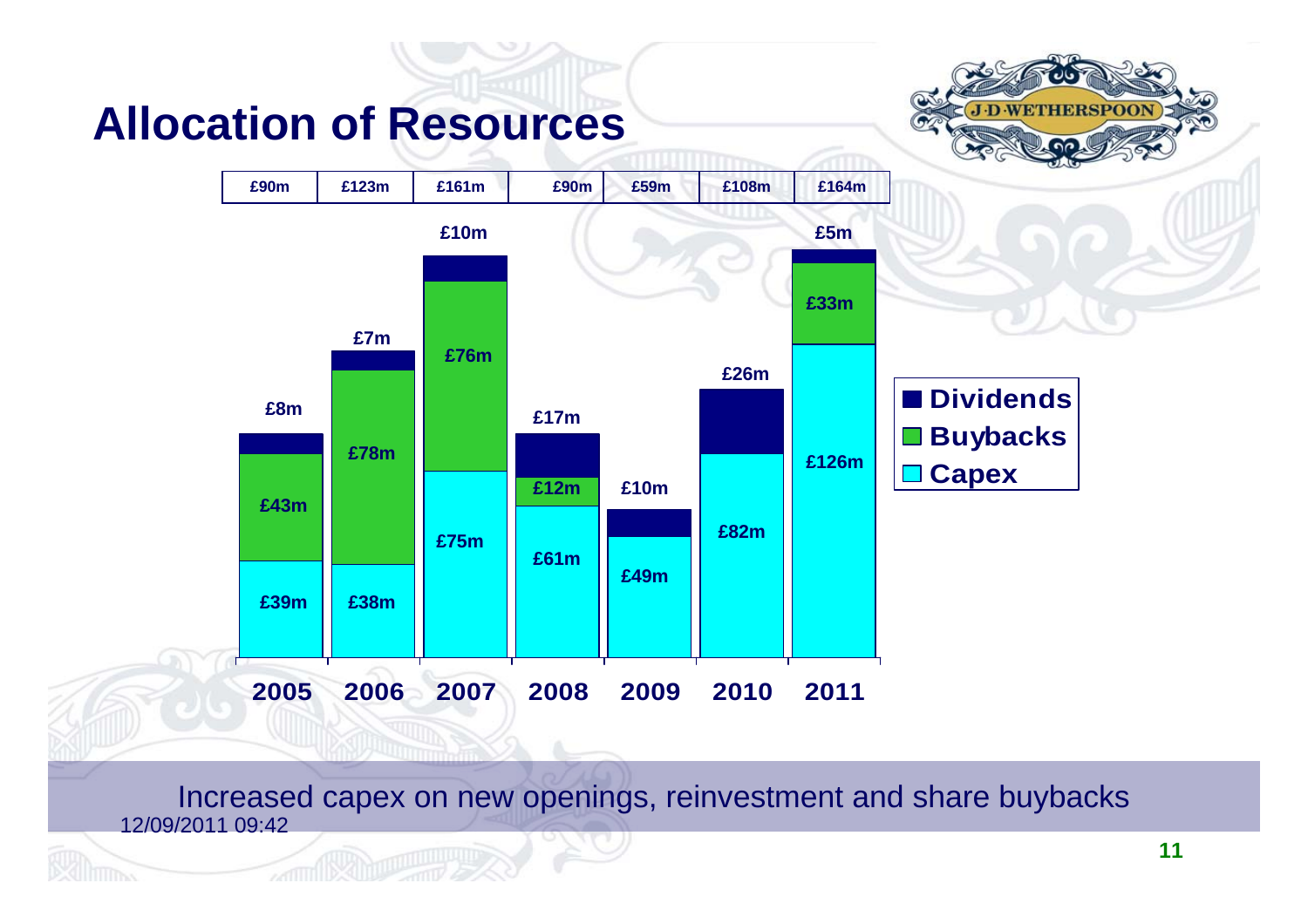### **Capital Expenditure**



**FY10**

**FY11**

|                                    |                     | £m    | £m   |
|------------------------------------|---------------------|-------|------|
| Acquisition and developments costs | <b>Current year</b> | 78.6  | 45.2 |
|                                    | <b>Future year</b>  | 9.0   | 12.5 |
|                                    | New openings        | 87.6  | 57.7 |
| <b>Fixtures and fittings</b>       |                     | 13.4  | 12.8 |
| <b>Refurbishments</b>              |                     | 9.8   | 7.2  |
| IT & related projects              |                     | 15.2  | 4.1  |
|                                    | <b>Reinvestment</b> | 38.4  | 24.1 |
| <b>Total</b>                       |                     | 126.0 | 81.8 |

12/09/2011 09:42Reinvestment: Installation of new EPOS system completed and increased refurbishment expenditure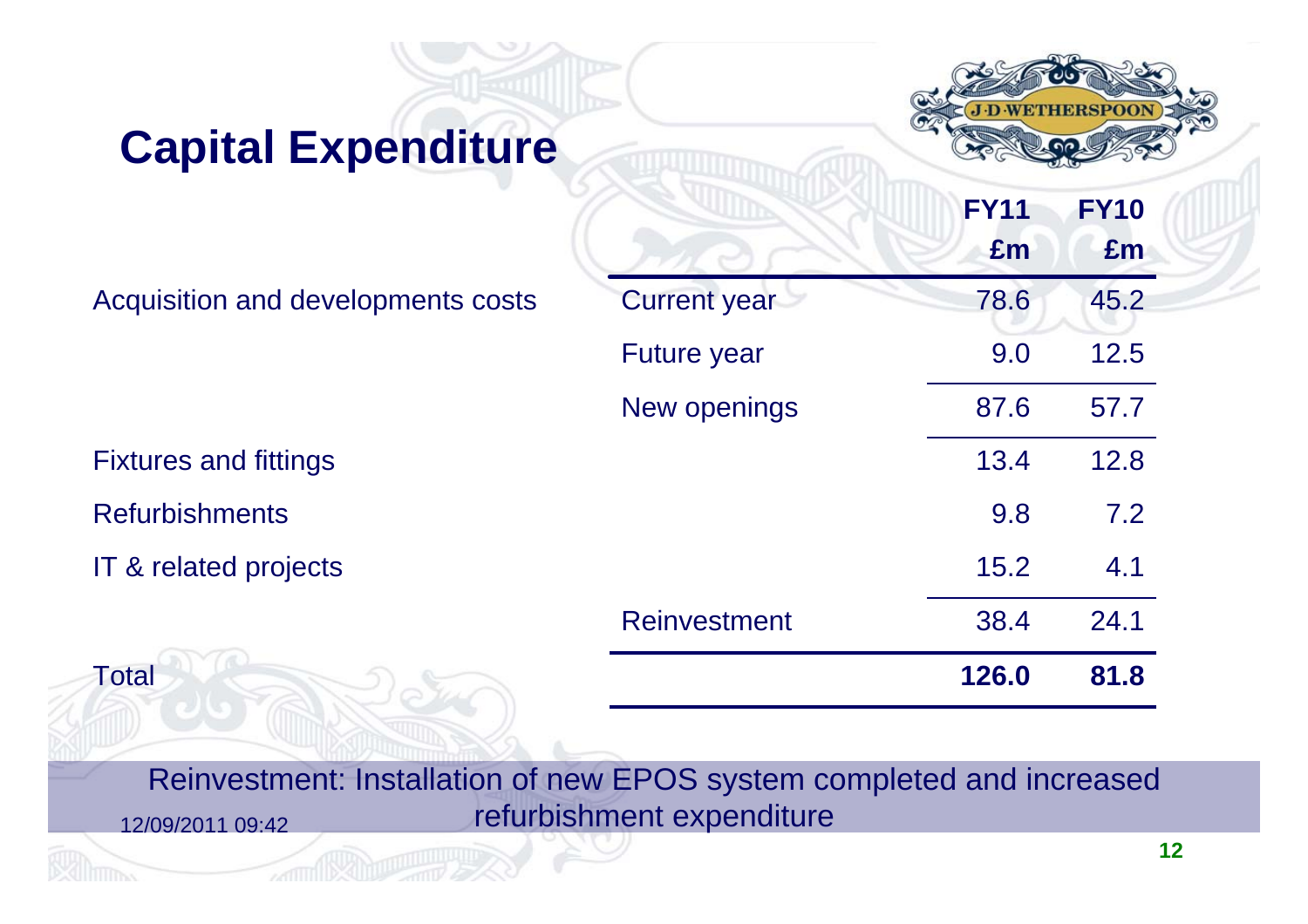# **Movement in Net Debt inc. Finance leases**



|                           | £m      |
|---------------------------|---------|
| FY <sub>10</sub> Net debt | 388.4   |
| Free cash flow            | $-78.8$ |
| Disposal of fixed assets  | $-1.1$  |
| New pub capex             | 87.6    |
| <b>Share Buy Backs</b>    | 32.8    |
| Dividends paid            | 5.2     |
| Loan fees                 | 1.9     |
| <b>Finance leases</b>     | 1.9     |
| Other                     | $-0.2$  |
| FY <sub>10</sub> Net debt | 437.7   |

O Free cash flow increased to £78.8m (2010: £71.3m).

- Increase in cash from operations due to working capital benefits in the year
- 0 Total net bank borrowing (excluding finance leases) of £429.8m, an increase of £50.3m in the last 12 months (2010: £379.5m)
- O Anticipate a further increase in net debt of between £30m to £40m over the next 12 months

Increase in net debt inc. finance leases due to increased investment in new openings &

own shares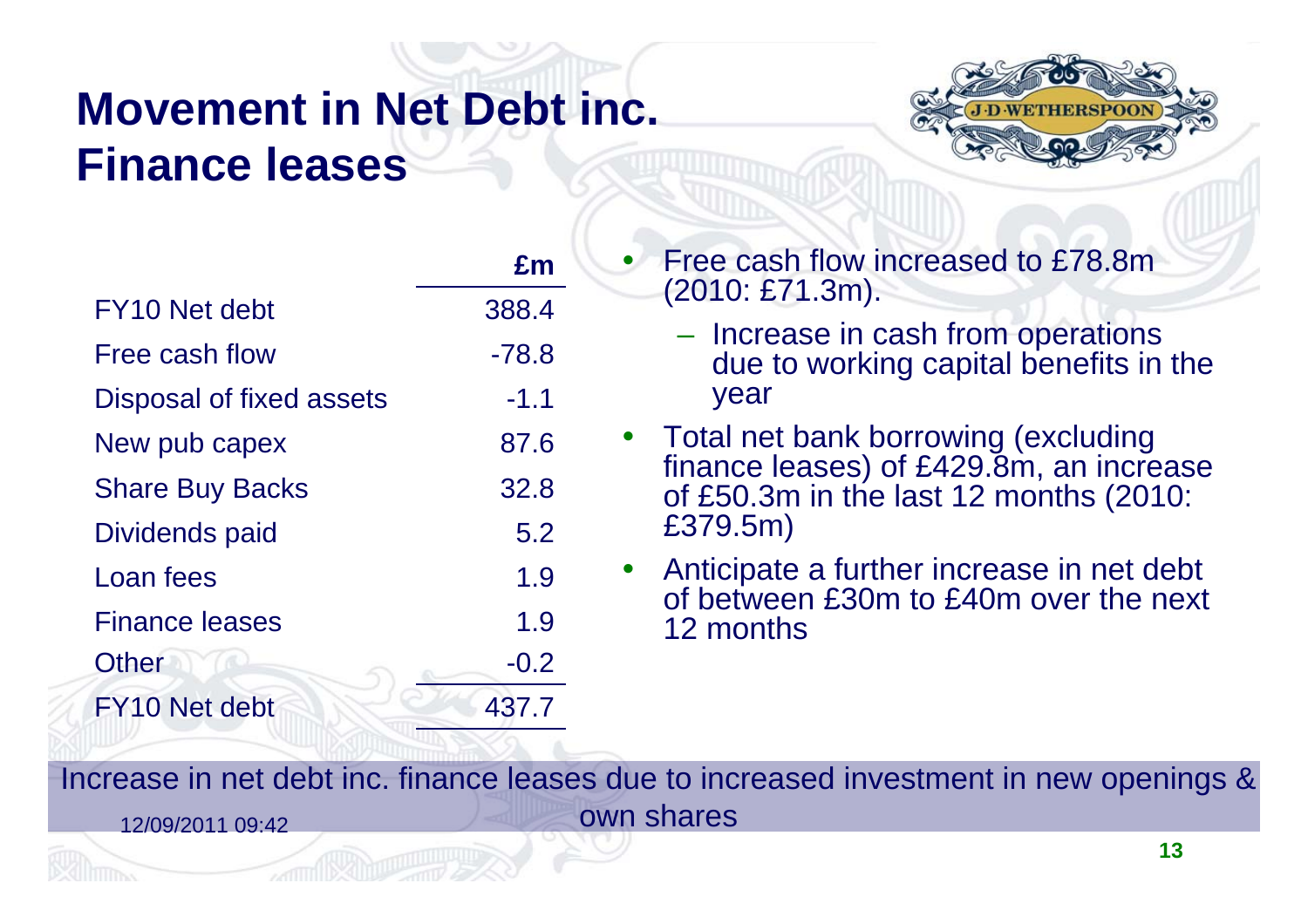| <b>Debt Position</b>                                                  |              |              |
|-----------------------------------------------------------------------|--------------|--------------|
|                                                                       |              |              |
|                                                                       | 2011         | 2010         |
| • Net debt/ EBITDA*                                                   | 2.98         | 2.70         |
| • Interest cover (times)<br>• Interest cover pre-exceptional (times)* | 2.73<br>2.88 | 3.08<br>3.45 |
| • Fixed charge cover (times)                                          |              |              |
| - statutory                                                           | 1.62         | 1.66         |
| - excluding depreciation                                              | 2.06         | 2.14         |
| - excluding depreciation and exceptionals                             | 2.12         | 2.26         |

\* Excludes exceptional items

Slight reduction in statutory cover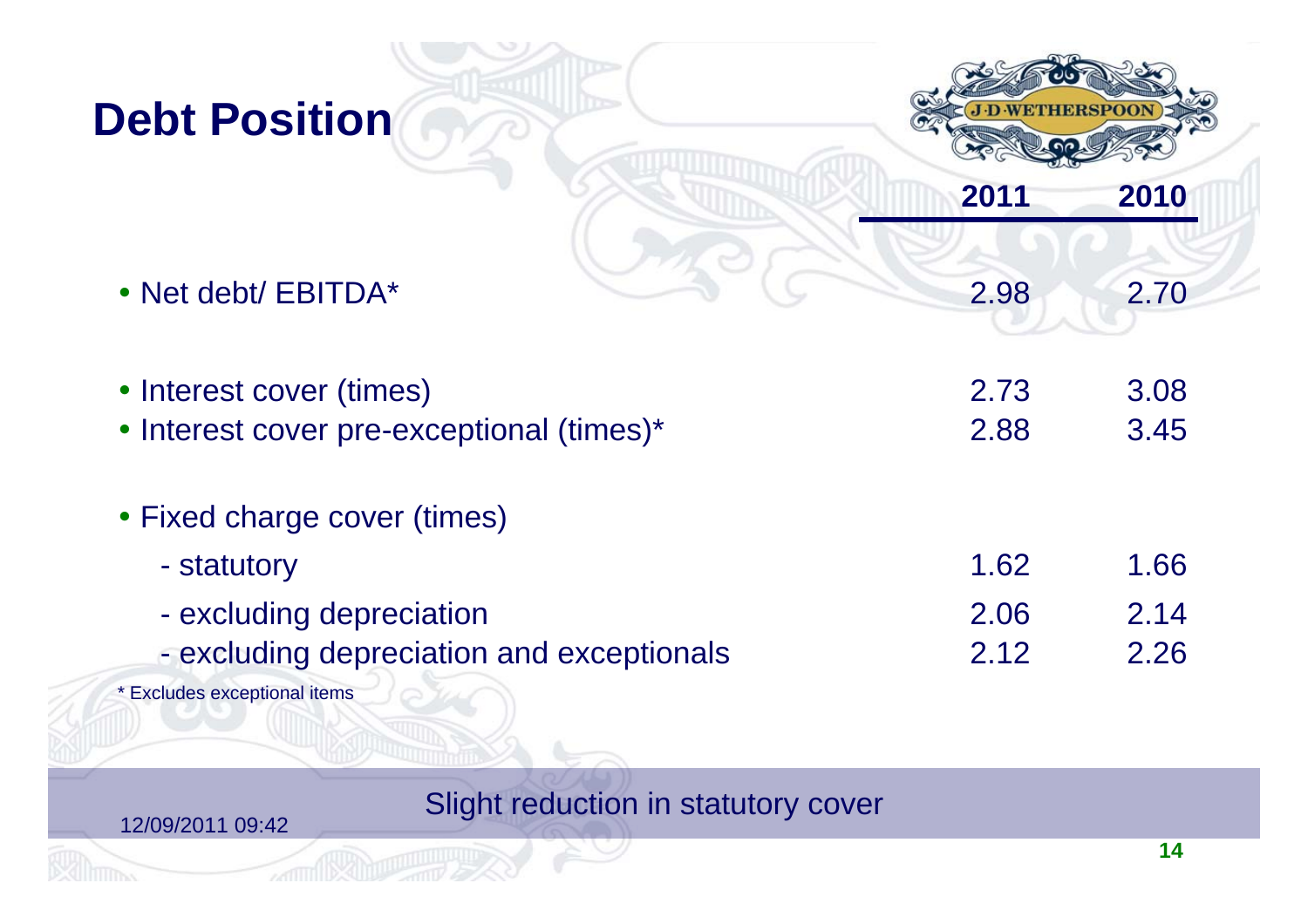# **Banking Facilities**



- Amendment and restatement of existing facility completed.
	- Now runs until 31 March 2016
	- Total facilities (including overdraft) £575m
- £400m swaps to 2014
	- £250m swap expiring in November 2014
	- £150m swap expire in July 2016
	- Average interest cost of swaps 5.5%
- Unutilised banking facilities and cash balances of £120.2m as at 24 July 2011 (2010: £170.5m)

12/09/2011 09:42New bank facility provides extra liquidity at a slightly reduced margin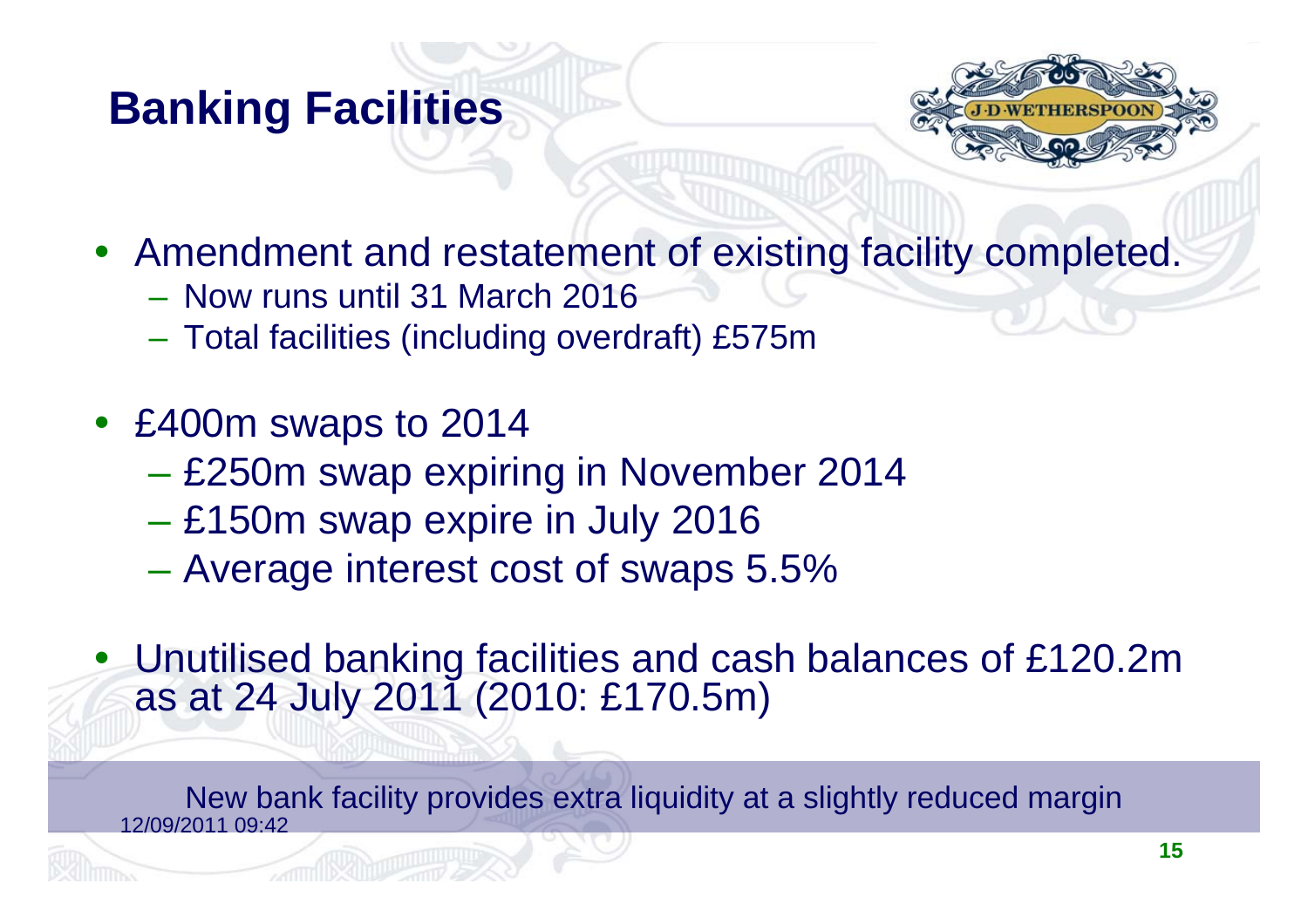# **Dividends**

12/09/2011 09:42



- $\bullet$  12p total dividend (2010: 19p including 7p special dividend)
	- 8p full year dividend proposed
	- 4p interim dividend paid
	- Dividend cover excluding exceptional items is 3.0 times

Dividends reinstated at previous level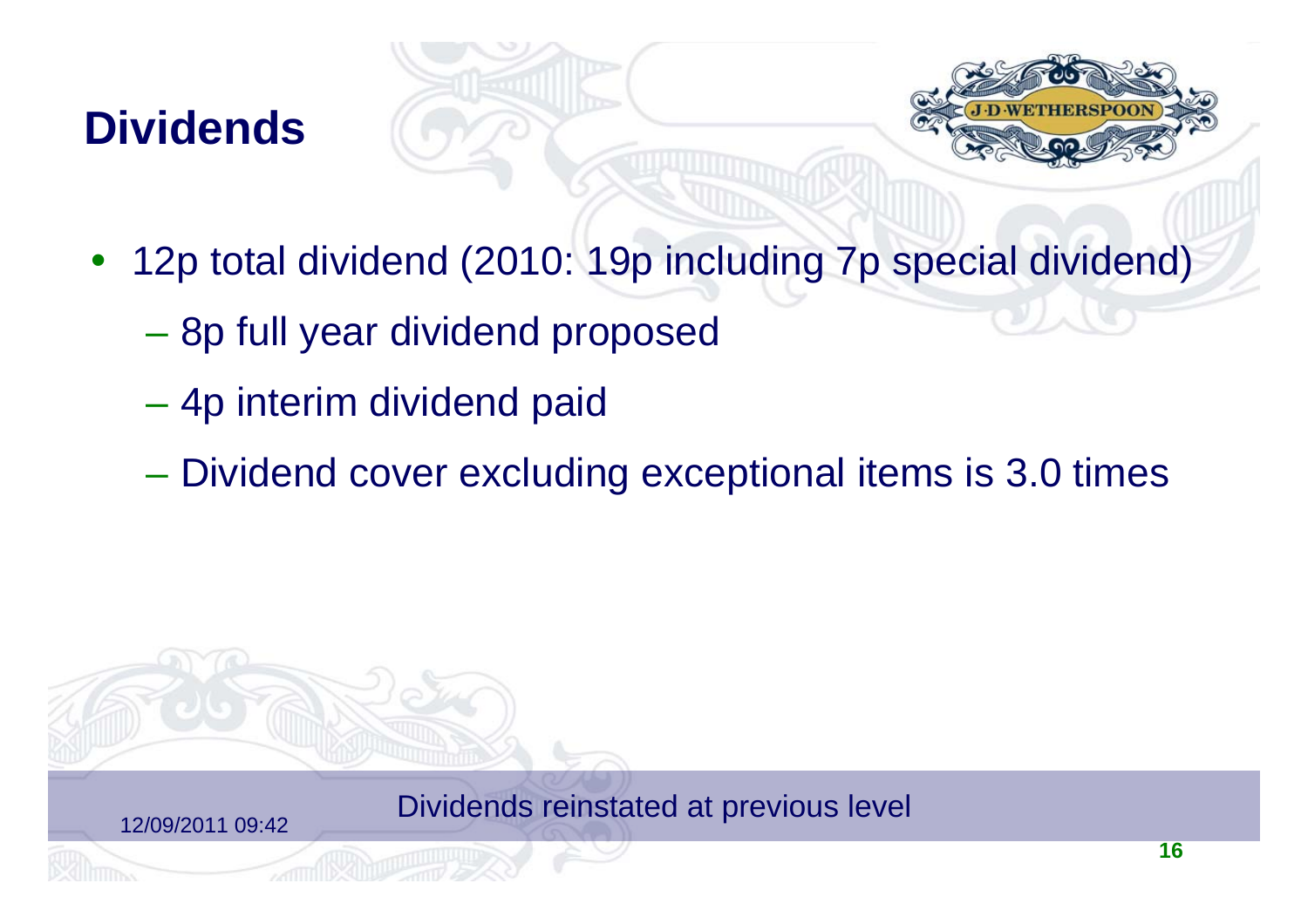



- Reasonable sales result
- Cost increases relating to tax, labour, bar and food supplies, and utilities.
- Strong cash generation
- Unutilised banking facilities and cash balances of £120.2m as at 24 July 2011 (July 2010: £170.5m)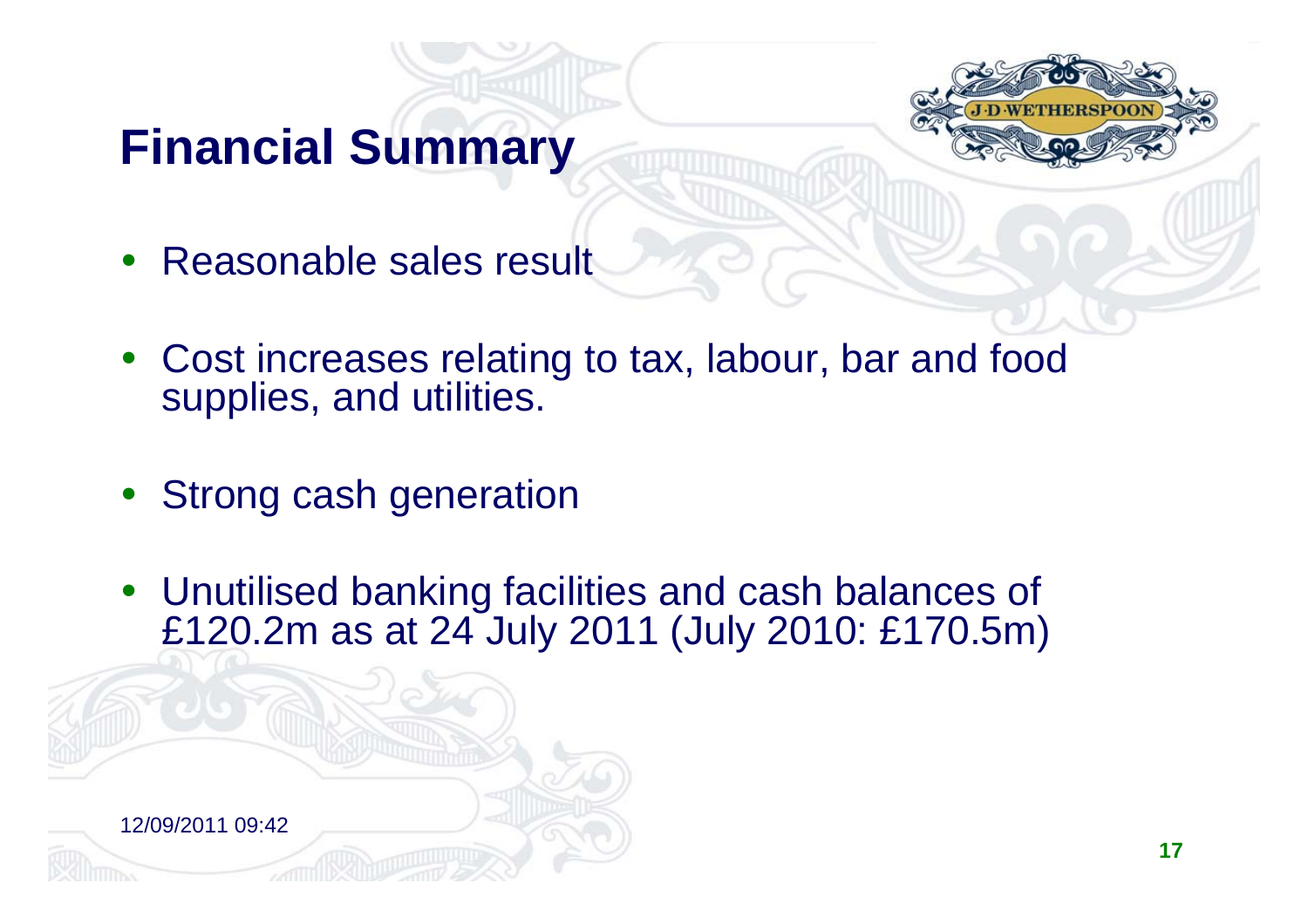# **JD WETHERSPOON PLC**

# **Preliminary Results 2011**



# **John Hutson - CEO**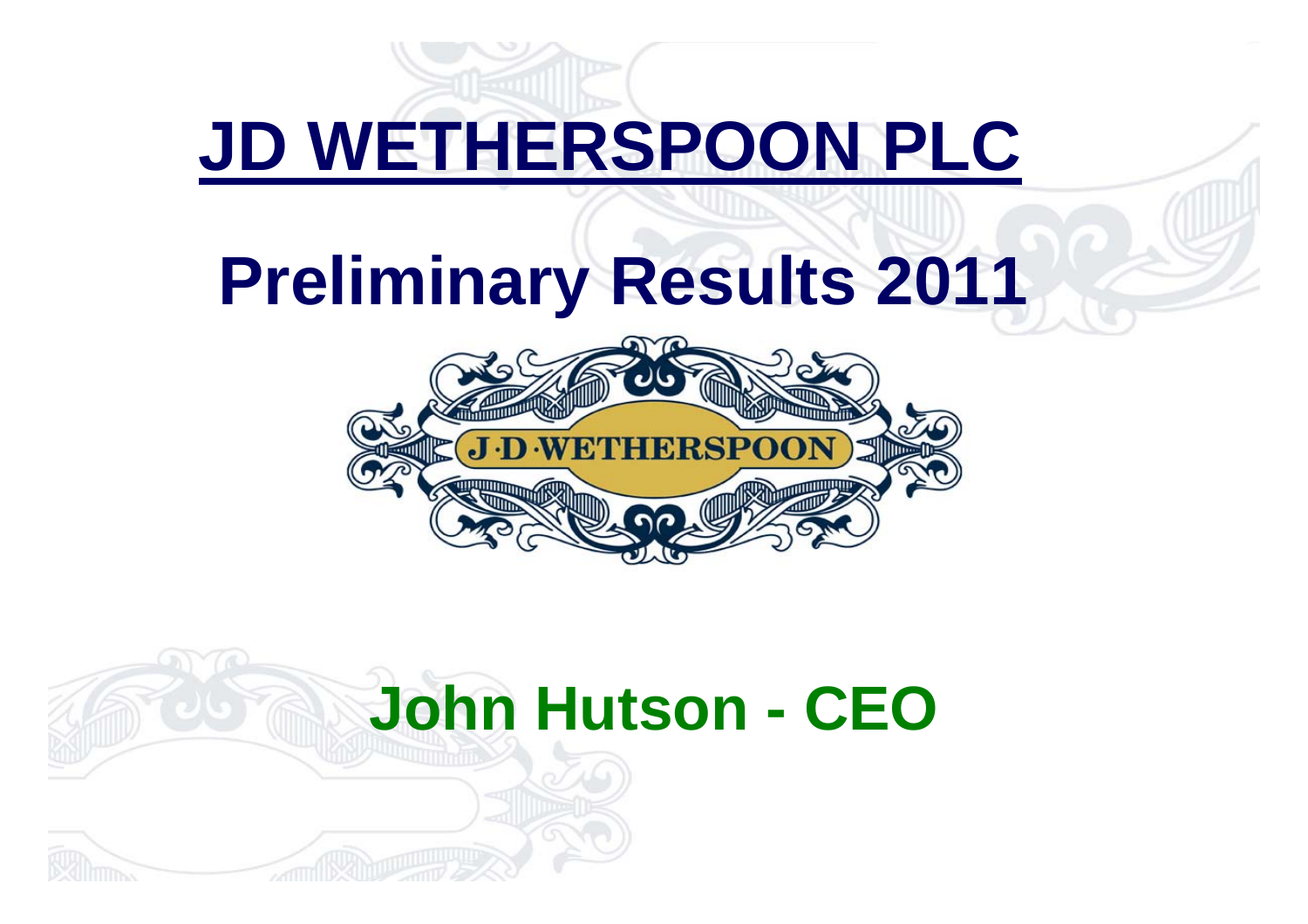**Business Update**



- New openings
- Continued improvement
- People

Current trading and outlook

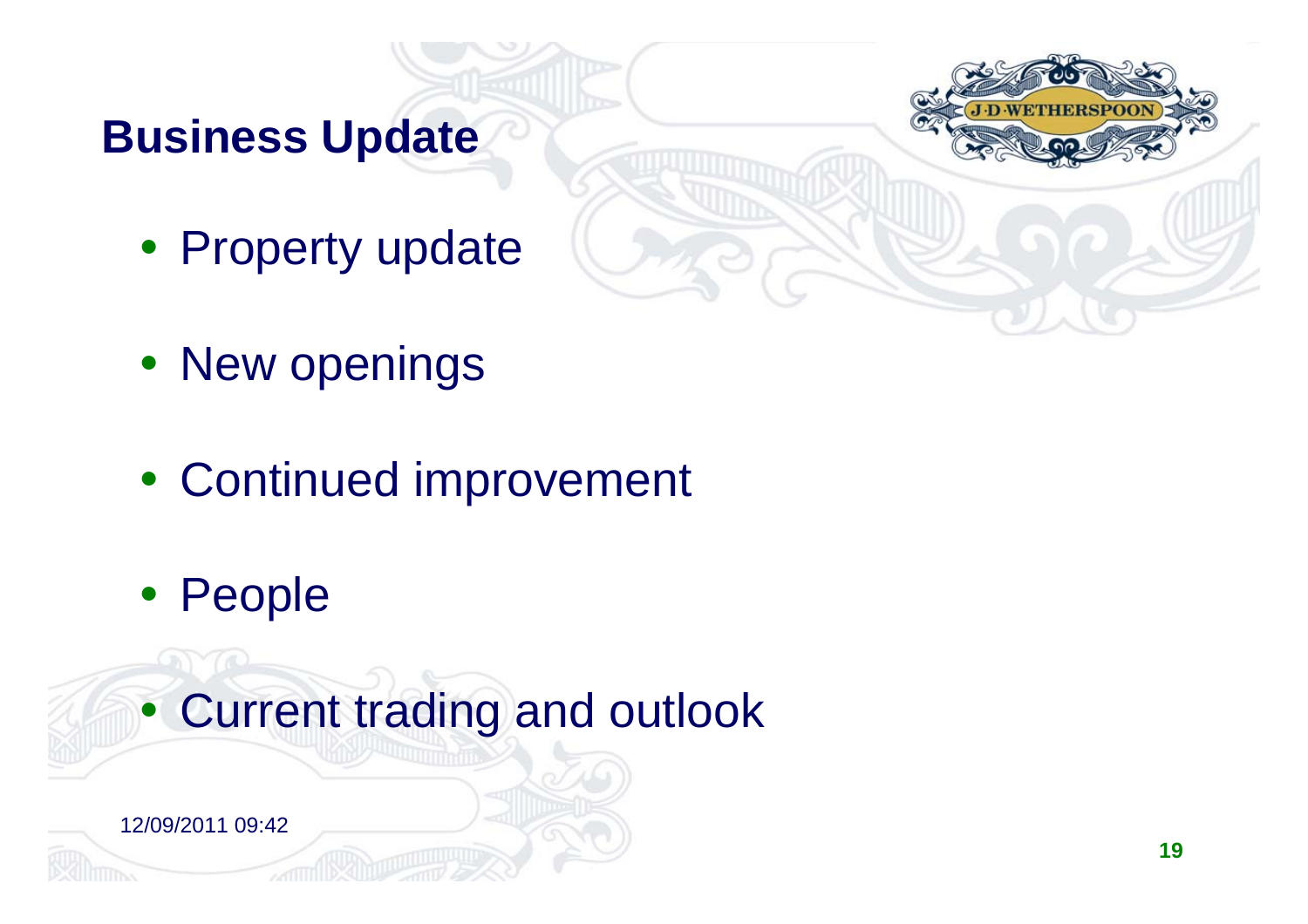# **Property Update**



#### **FY11FY10**

Trading pubs at start of FY 775 731 Freehold pubs opened 34 15 Leasehold pubs opened 16 32 Closures/Disposals -2 -3 Total trading pubs 823 775



- Average cost of development £1.21m, compared to £0.86m last year.
- 0 Closures as result of a relocation of our unit at Gatwick Airport (South terminal) and one pub in London.
- 0 We anticipate opening a similar number of new pubs in the current financial year.

#### Opportunities remain for profitable investment

0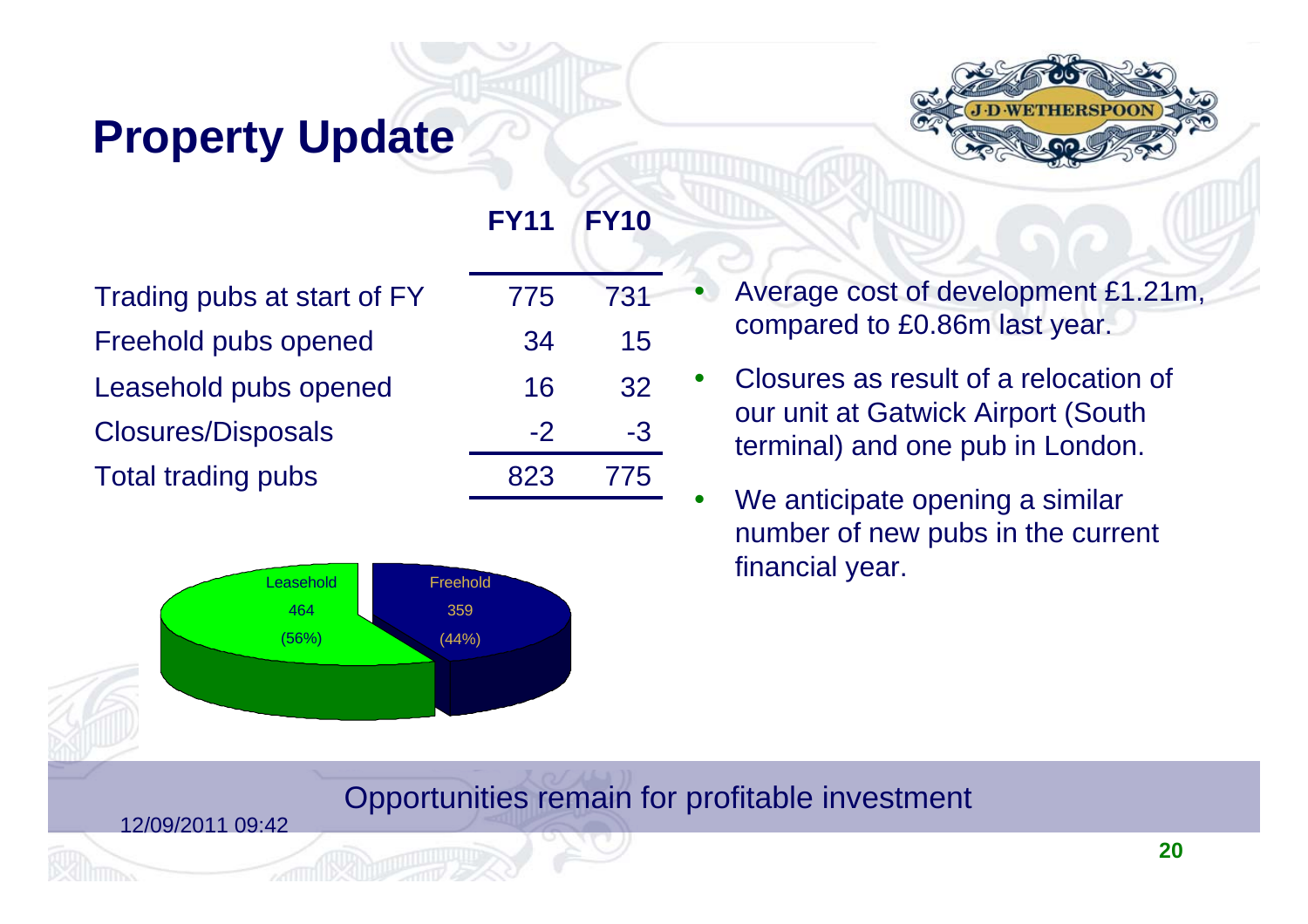### **The Trent Bridge Inn, Nottingham Open Date: 24 May 2011**





Acquired From: Mitchells & Butler Customer Area: 6,325 sq ft Development Costs: £1,646k

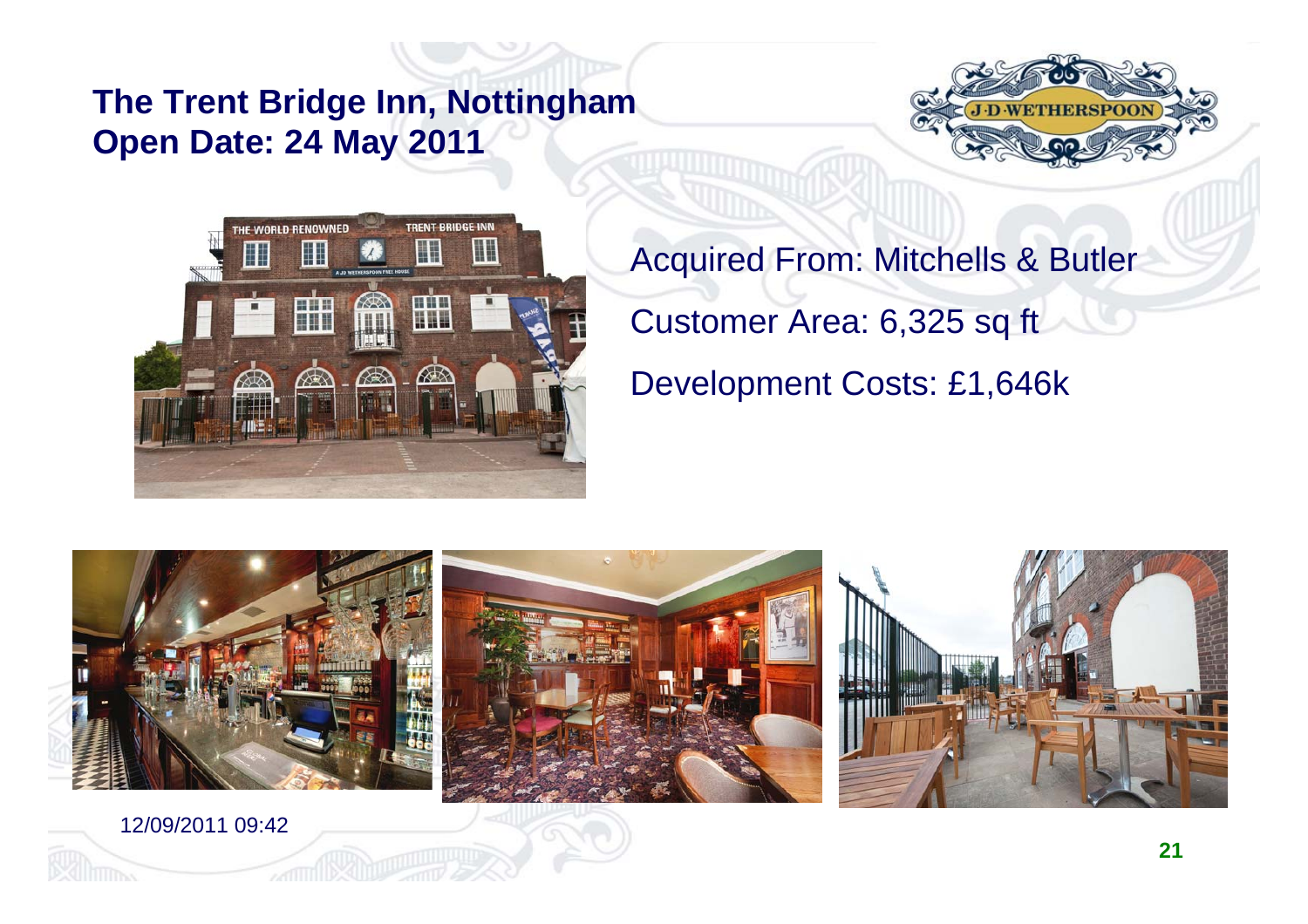### **The John Francis Bassett, Camborne Open Date: 31st May 2011**





Acquired From: Administration Customer Area: 5,823 sq ft Development Costs: £1,306k







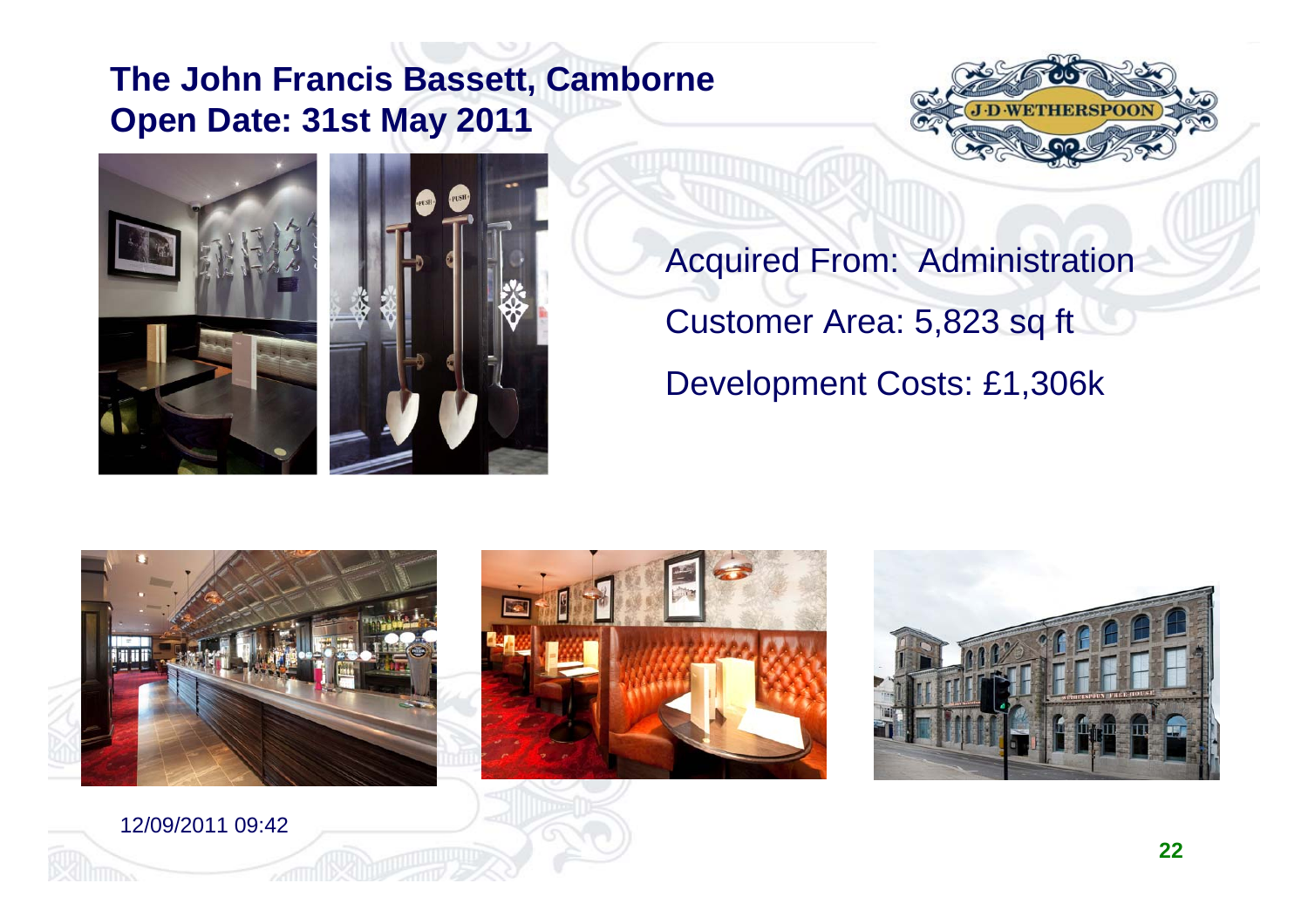### **The Cooper Rose, Sunderland Open Date: 1st March 2011**





Acquired from: Private Vendor Customer Area: 7,597 sq ft Development Costs: £1,215k



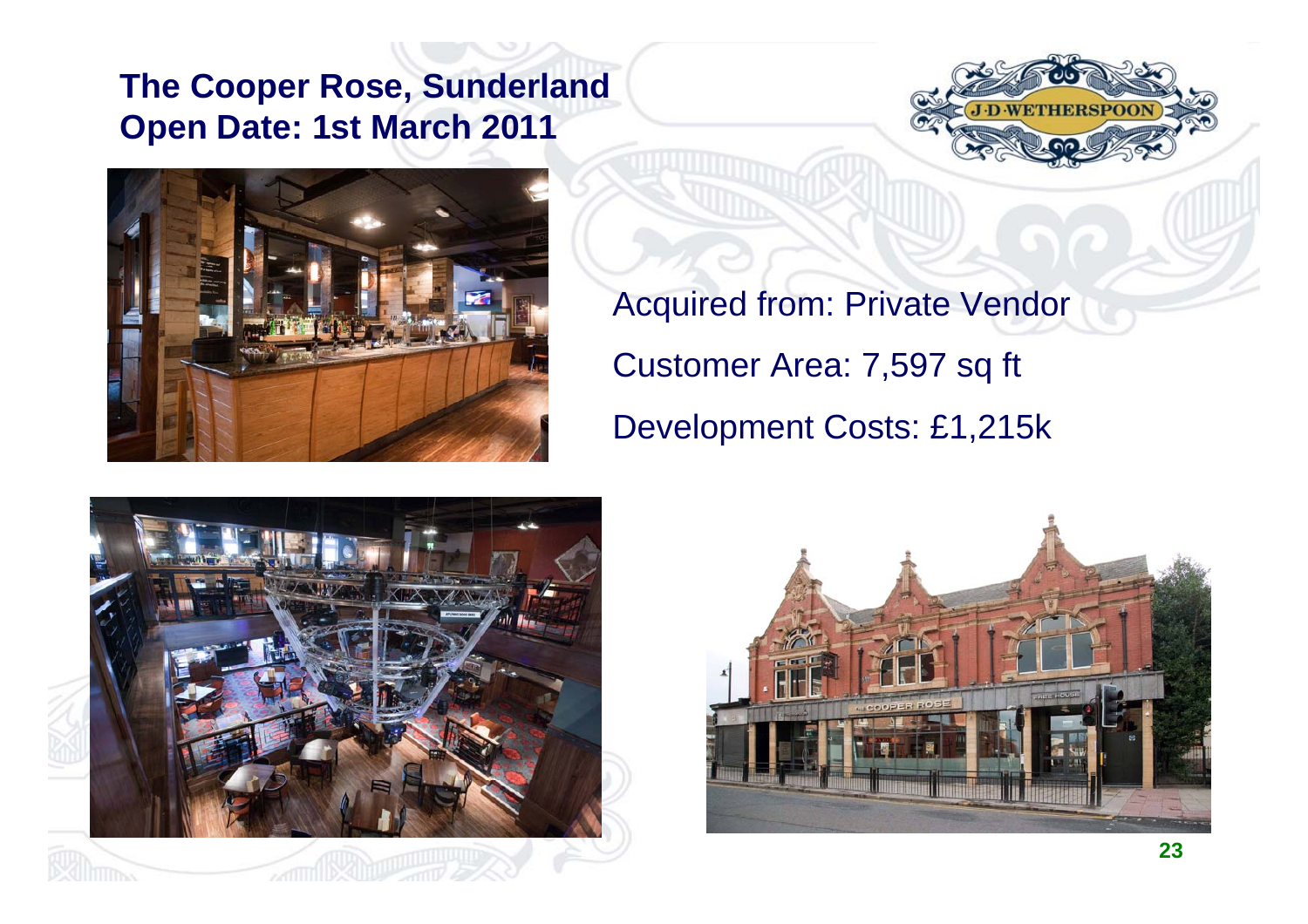### **The White Lady, Edinburgh Open Date: 21st June 2011**





Acquired from: Cougar Leisure Customer Area: 3,982 sq ft Development Costs: £1,384k



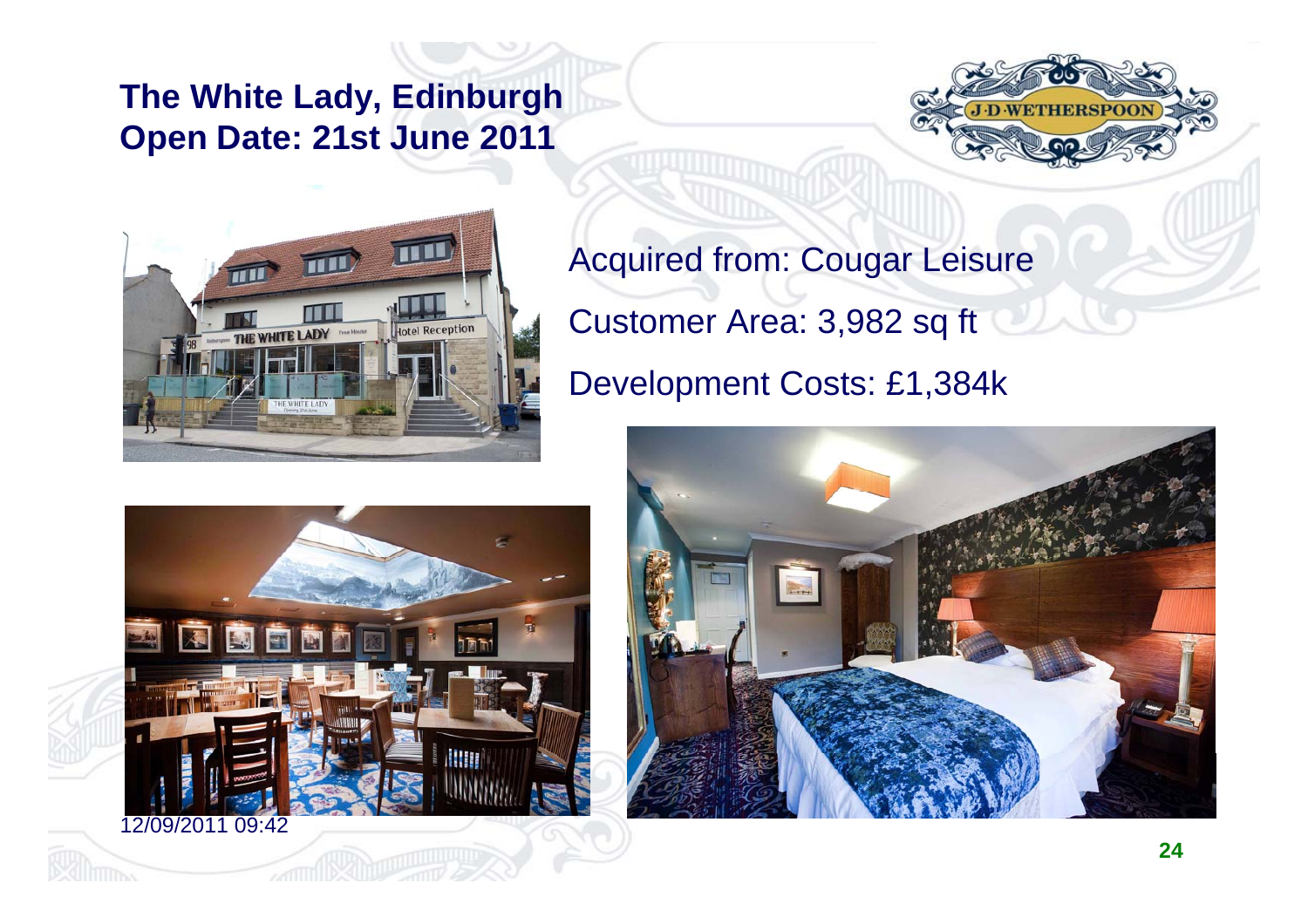# **Continued Improvement**



- •Record sales and operating profit
- • CLIC £1,082,612 raised in year. £4.6m over our eight year partnership
- • 232 pubs recommended in CAMRA Good Beer Guide 2011
- •188 pubs recognised in the 2010 Loo of the Year

Ongoing improvements in the business

12/09/2011 09:42

awards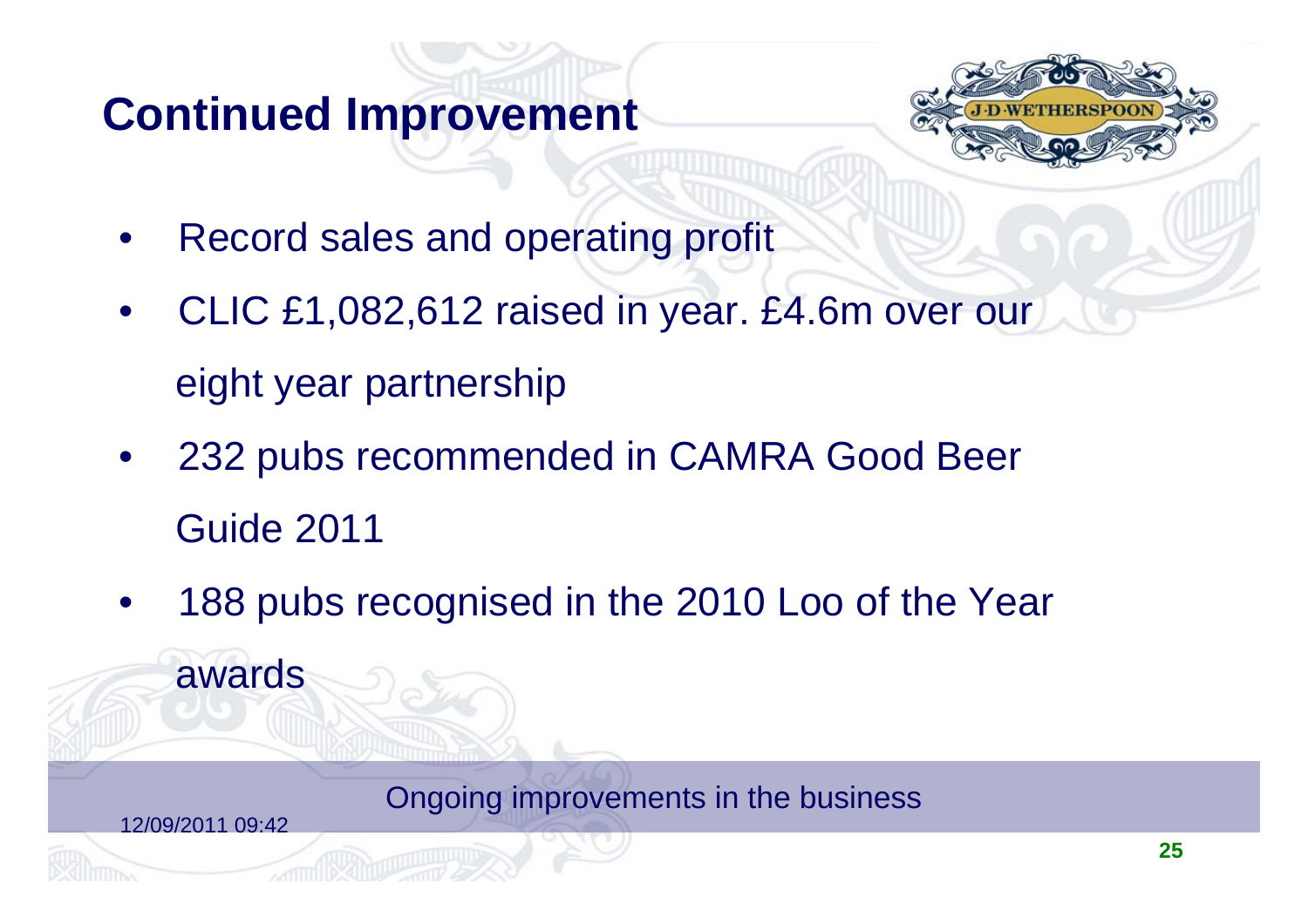# **People & Training**



- Company employs over 25,500 people in full and parttime positions. An increase of over 2,800 jobs in the last 12 months
- Comprehensive award winning employee training. Over 11,000 training days completed last year
- Staff retention at its highest ever level. Average length of service of pub managers over 8 years and 11 months.
- We are recognised as one of 'Britain's Top Employers' in a Guardian publication for 8 consecutive years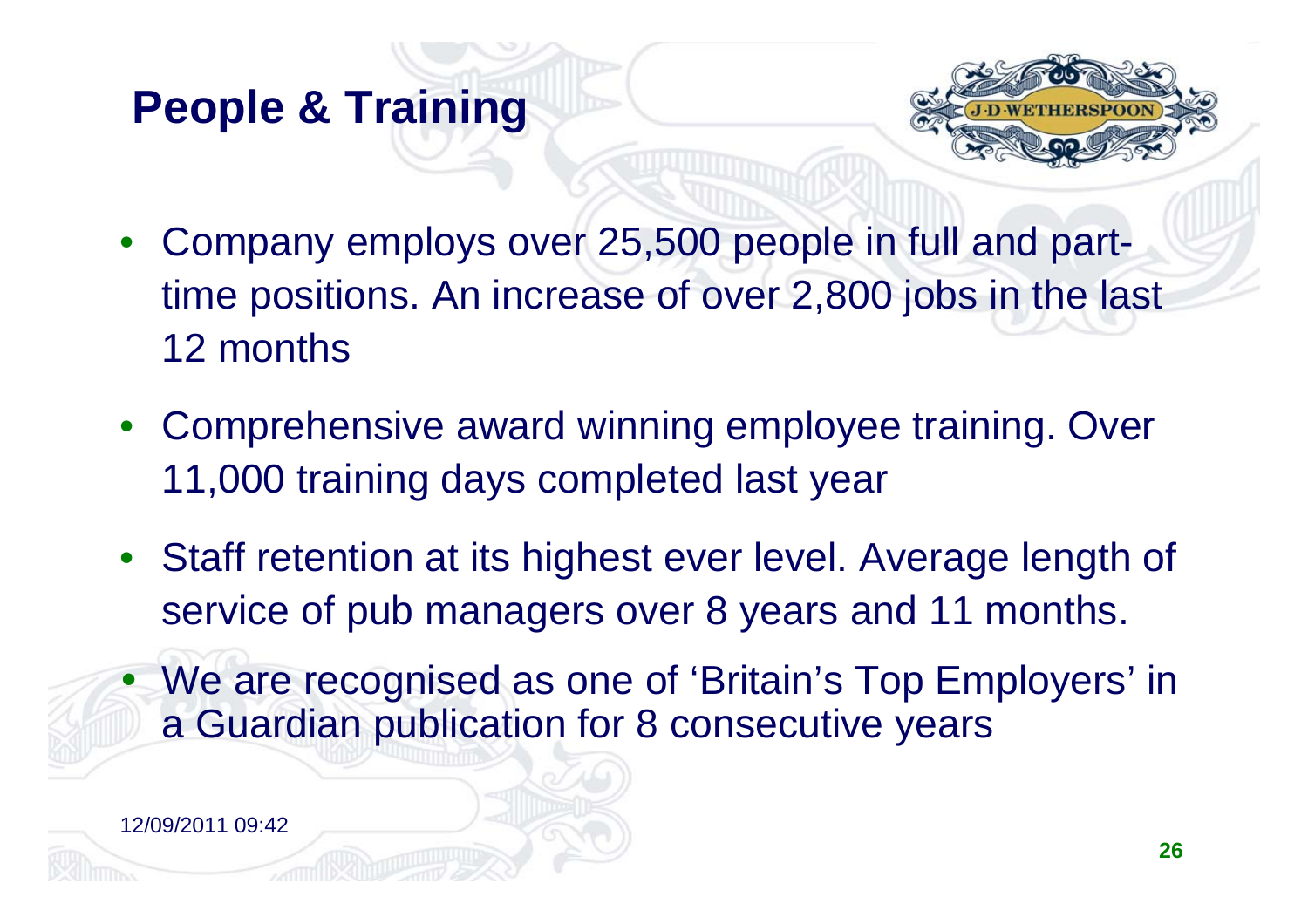# **Current Trading and Outlook**



- Inflation expected in bar and food supplies, labour and utilities
- UK consumer incomes under pressure
- $\bullet$ Opportunities for profitable investment
- LFL sales for the 6 weeks to 4<sup>th</sup> September increased by 0.4% with total sales increasing by 6.7%

Remain confident of a reasonable outcome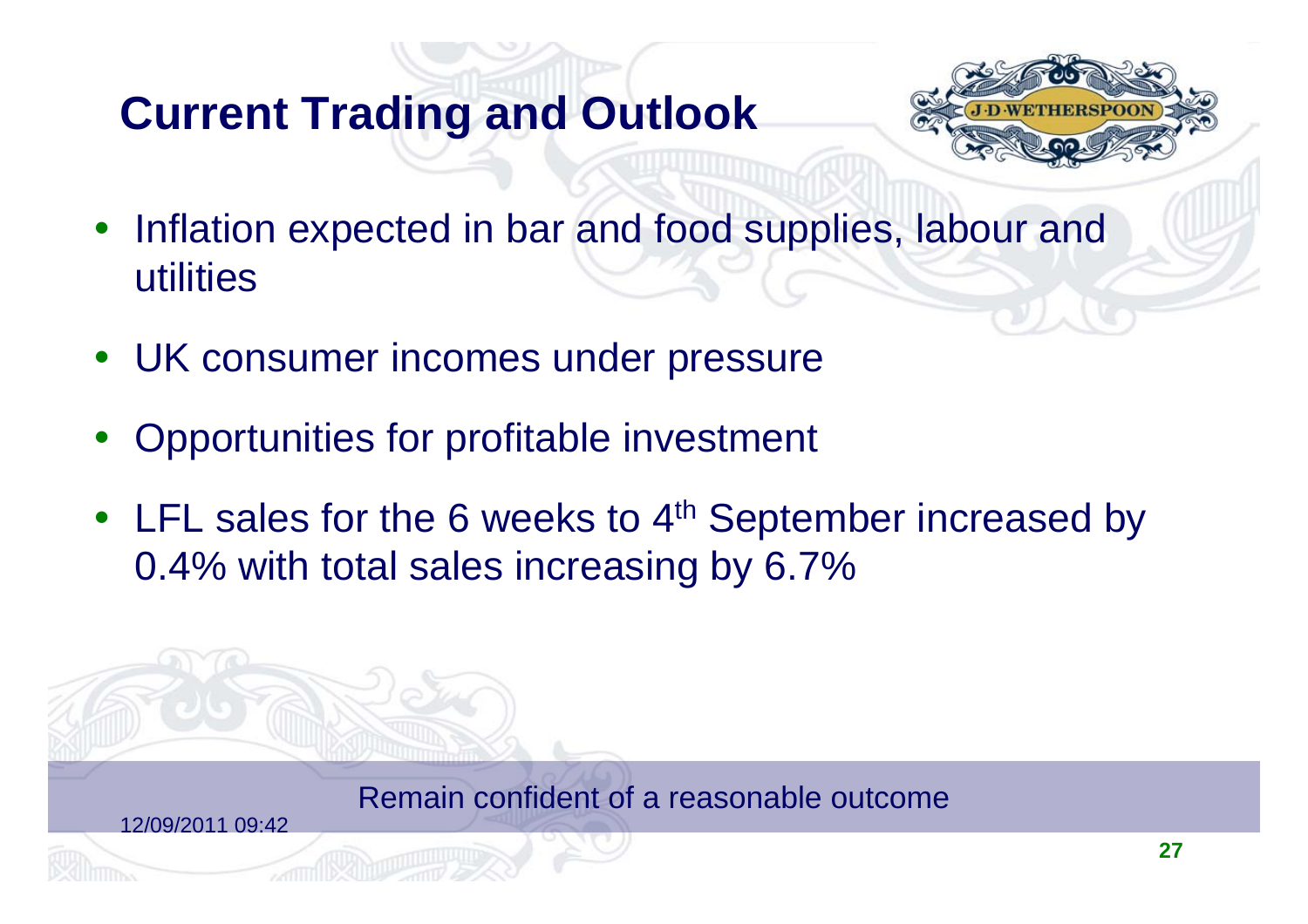# **Appendices**



- A 10-year financial graphs
- B 10-year trends
- C Capital trends
- D ROC/CROCCE/ROE calculations
- E Cash flow

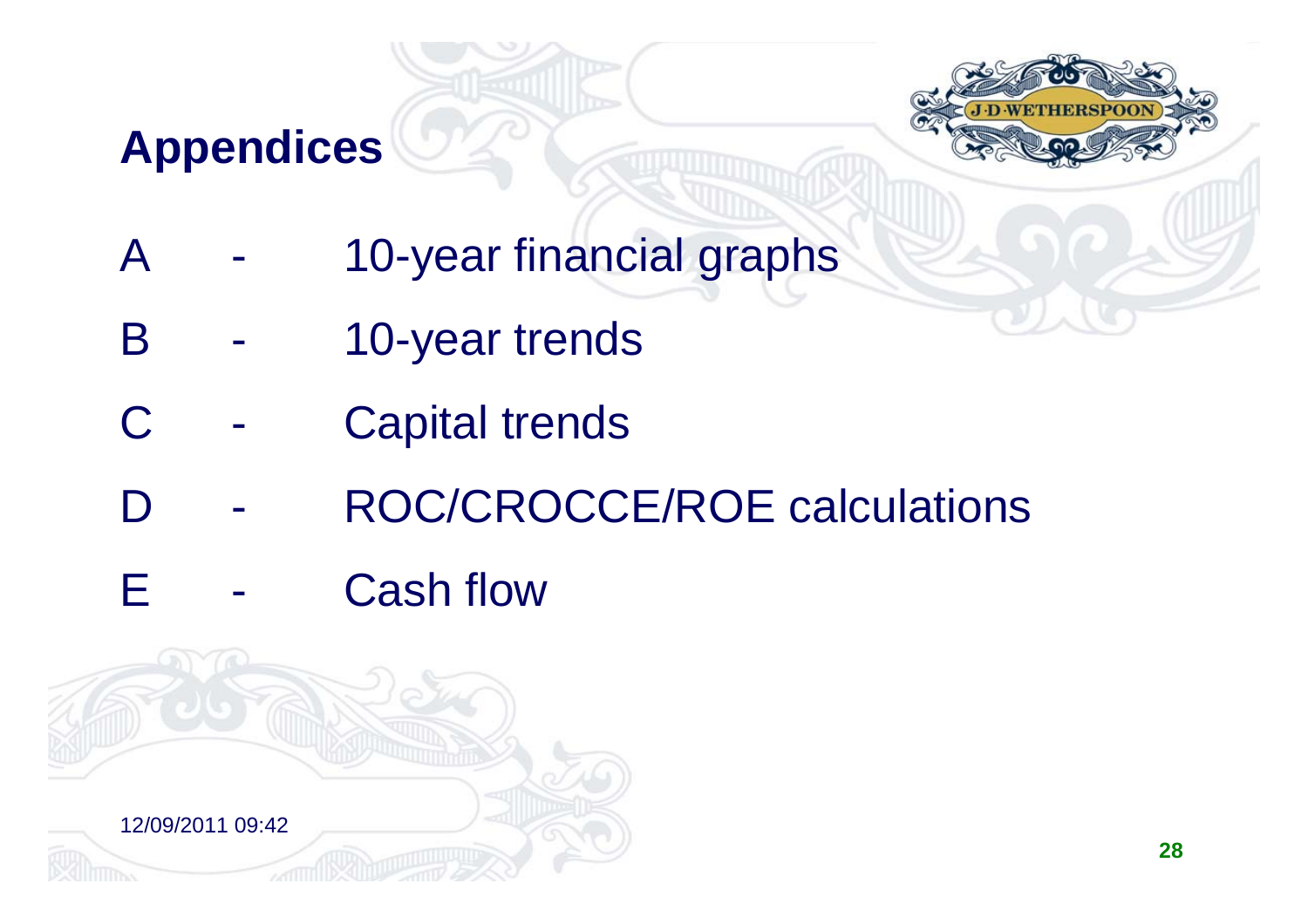# **10-Year Summary Appendix A**





#### **Average Sales Per Pub Week (including VAT)**



**Turnover**



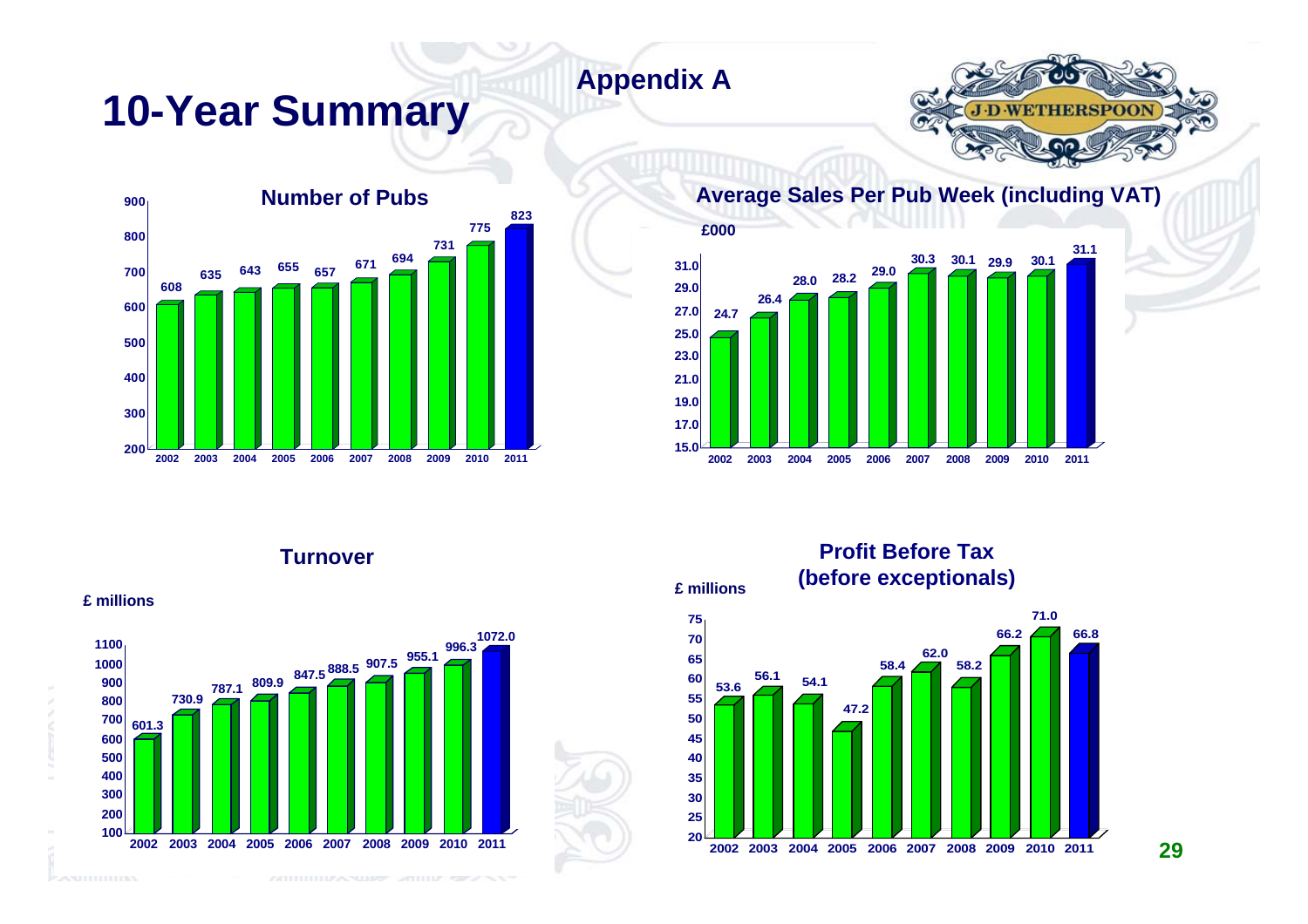#### **Appendix B**

### **JDW - Financial Trends**



|                                  | 2002  | 2003  | 2004  | 2005  | 2006  | 2007  | 2008  | 2009  | 2010  | 2011  |
|----------------------------------|-------|-------|-------|-------|-------|-------|-------|-------|-------|-------|
| Sales per pub (£000)             | 1,093 | 1,169 | 1,239 | 1,246 | 1,283 | 1,354 | 1,333 | 1,344 | 1,335 | 1,360 |
| EBITDA per pub (£000) (1)        | 207.4 | 201.9 | 204.4 | 195.7 | 205.6 | 219.0 | 211.6 | 212.9 | 205.8 | 198.7 |
| Number of pubs                   | 608   | 635   | 643   | 655   | 657   | 671   | 694   | 731   | 775   | 823   |
| % freeholds (%)                  | 42    | 42    | 41    | 41    | 41    | 42    | 42    | 42    | 41    | 44    |
| <b>CROCCE (%) (2)</b>            | 13.9  | 13.0  | 12.6  | 11.7  | 12.0  | 12.2  | 11.3  | 11.2  | 10.8  | 10.5  |
| Cash return on equity (%) (2)    | 18.8  | 17.1  | 15.8  | 14.4  | 14.8  | 15.5  | 14.2  | 13.5  | 12.6  | 11.5  |
| Free cash flow per share (pence) | 33.5  | 38.8  | 36.7  | 37.1  | 42.1  | 35.6  | 50.6  | 71.7  | 52.9  | 59.7  |
| Adjusted earnings per share (3)  | 16.6p | 17.0p | 17.7p | 16.9p | 24.1p | 28.1p | 25.7p | 32.6p | 36.0p | 35.3p |

(1) Excluding sale & leaseback (2) See appendix D for calculation (3) Excluding exceptional items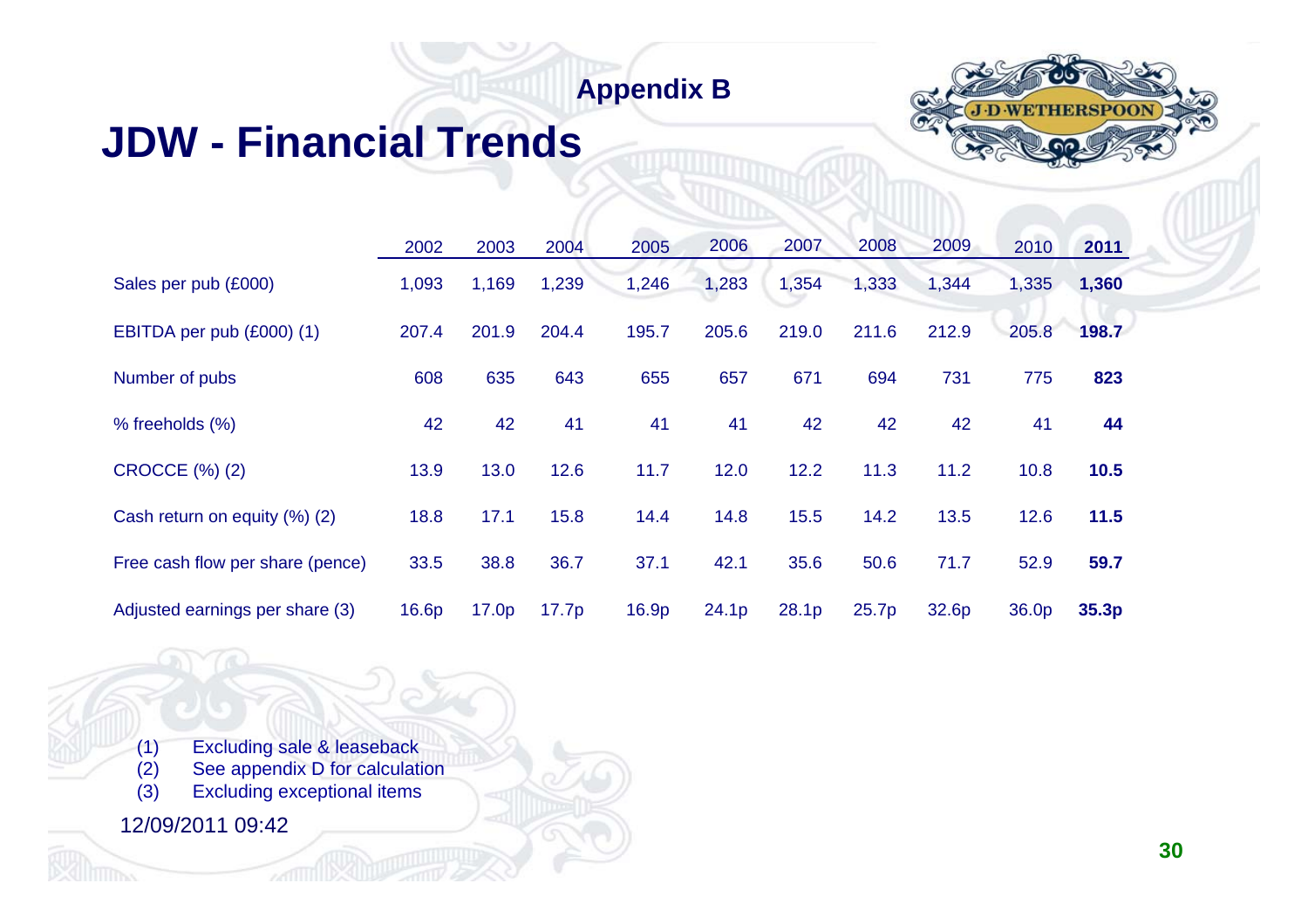#### **Appendix C**

### **Capital Trends**



|                                                | 2002   | 2003           | 2004   | 2005   | 2006   | 2007   | 2008           | 2009   | 2010   | 2011   |
|------------------------------------------------|--------|----------------|--------|--------|--------|--------|----------------|--------|--------|--------|
| Average size (sq.ft.) -<br>openings            | 3,808  | 3,721          | 4,317  | 4,176  | 3,928  | 3,855  | 3,618          | 3,359  | 3,781  | 3,572  |
| Number of openings                             | 87     | 45             | 28     | 13     | 9      | 18     | 23             | 39     | 47     | 50     |
| % which are freehold                           | 53     | 56             | 43     | 54     | 22     | 61     | 57             | 33     | 32     | 68     |
| Freehold average cost (£k)                     | 597    | 511            | 640    | 873    | 625    | 750    | 958            | 765    | 857    | 825    |
| Average development cost<br>(Ek)               | 1,262  | 1,317          | 1,431  | 1,401  | 1,301  | 1,520  | 1,498          | 851    | 857    | 1,207  |
| Average cost per sq. ft.                       | 331    | 354            | 331    | 335    | 331    | 394    | 414            | 253    | 226    | 338    |
| Increase in average cost<br>per sq foot $(\%)$ | $-1$   | $\overline{7}$ | $-6$   | 1      | $-1$   | 19     | 5 <sup>5</sup> | $-39$  | $-11$  | 49     |
| Population within 2 miles                      | 70.000 | 73,000         | 51,000 | 64.000 | 59,000 | 45,000 | 50,000         | 38,000 | 67,000 | 54,000 |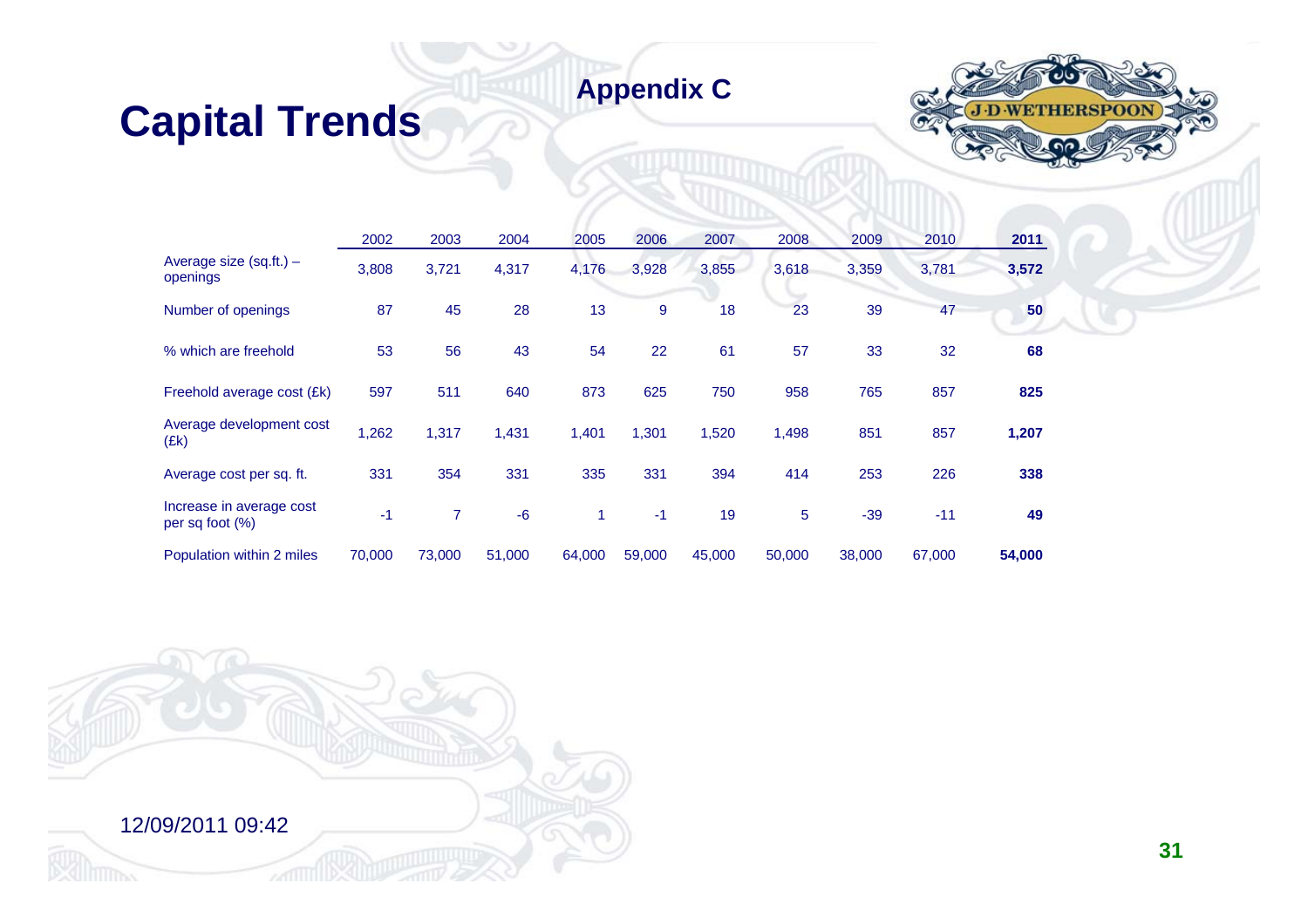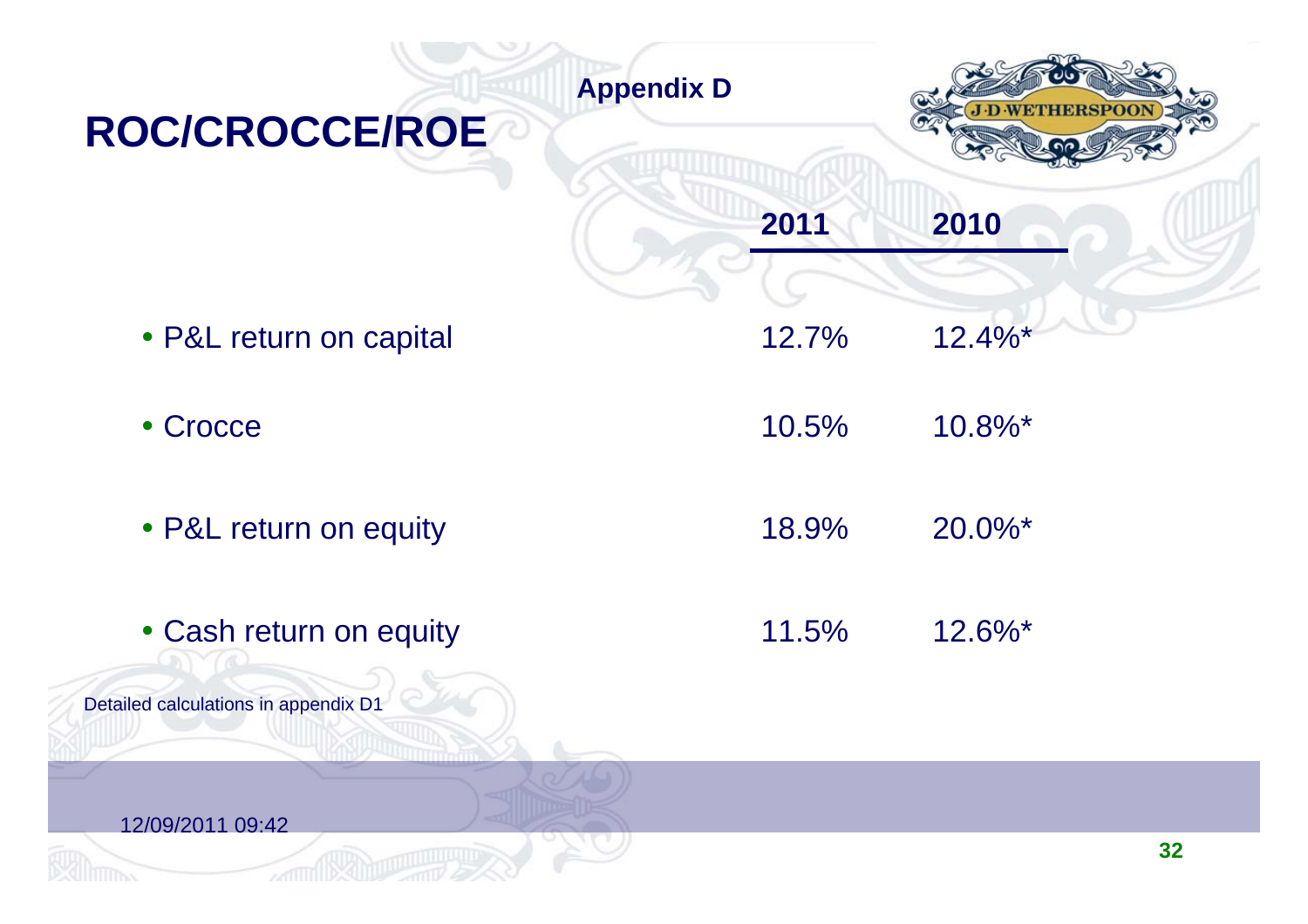#### **Appendix D1**

### **ROC/CROCCE/ROE**



|                                |     | 2011     | 2010    |
|--------------------------------|-----|----------|---------|
|                                |     | £000     | £000    |
| <b>Profit after tax</b>        |     | 46,792   | 40,778  |
| Add: exceptional items         |     | 5,389    | 10,557  |
| <b>Underlying PAT</b>          | (e) | 52,181   | 51,335  |
| Add: interest                  | (f) | 35,528   | 28,998  |
| <b>Profit pre-interest</b>     | (g) | 87,709   | 80,333  |
| Deferred tax (credit) / charge |     | (4, 569) | (2,029) |
| <b>Depreciation</b>            |     | 44,396   | 43,699  |
| Cash return                    | (h) | 127,536  | 122,003 |

| • P&L return on capital $[(g)/average(c)]$        | 12.7%        | 12.4% |
|---------------------------------------------------|--------------|-------|
| • CROCCE [(h)/average (d)]                        | 10.5%        | 10.8% |
| • P&L return on equity [(e)/average (a)]          | <b>18.9%</b> | 20.0% |
| • Cash return on equity [(h)-(f)/average (d)-(b)] | 11.5%        | 12.6% |

12/09/2011 09:42

 $\overline{a}$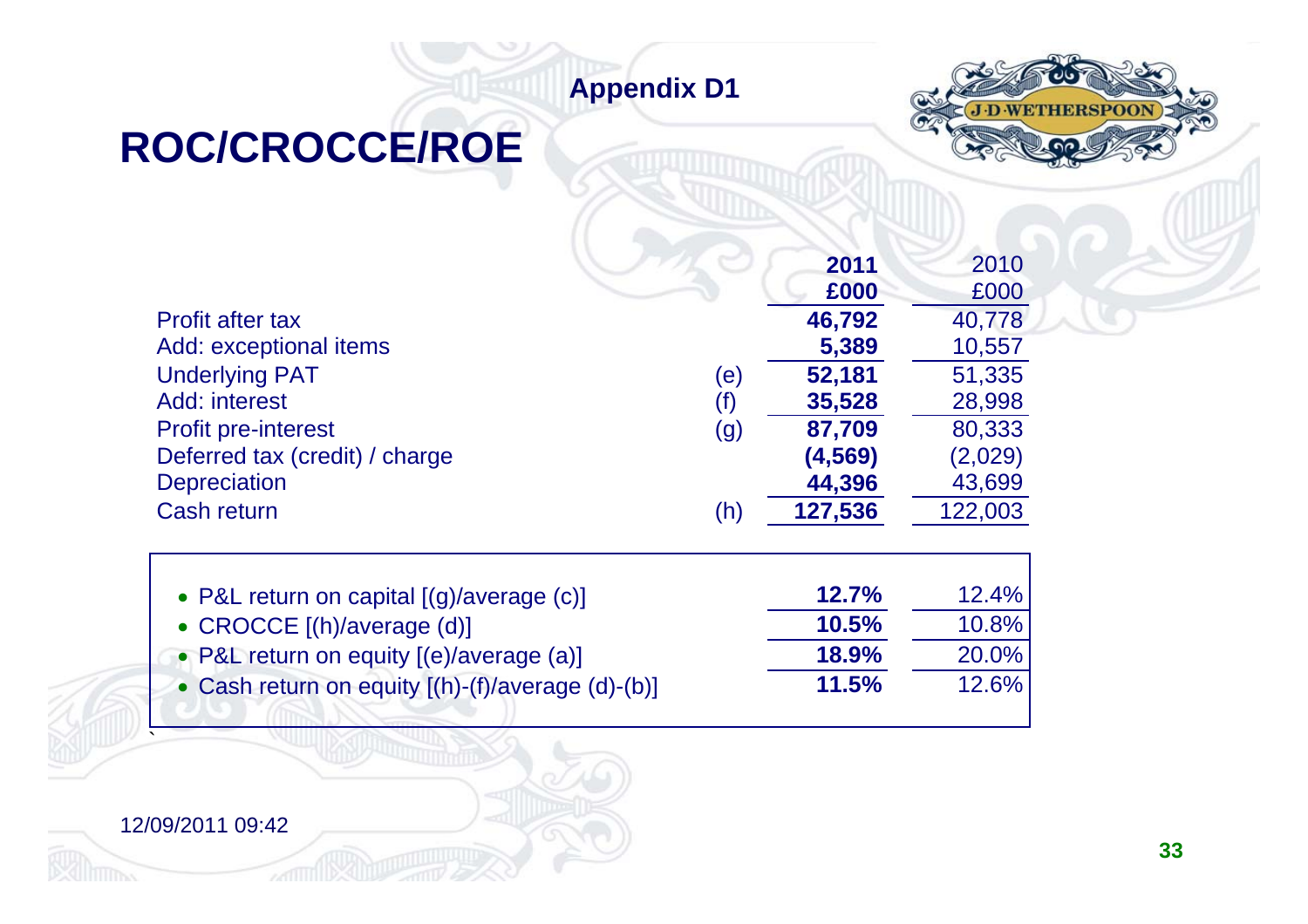#### **Appendix D2**



# **ROC/CROCCE/ROE**

|                                       |     | 2011<br>£000 | 2010<br>£000 |
|---------------------------------------|-----|--------------|--------------|
| Shareholders' funds per balance sheet |     | 171,045      | 162,142      |
| Add: exceptional items                |     | 53,206       | 47,817       |
| : hedging provision                   |     | 57,880       | 61,391       |
|                                       | (a) | 282,131      | 271,350      |
| Add: net debt                         | (b) | 437,693      | 388,391      |
| Capital employed                      | (c) | 719,824      | 659,741      |
| Add: deferred tax provision           |     | 71,448       | 75,579       |
| Less: deferred tax asset              |     | (15, 569)    | (17, 597)    |
| <b>Cumulative depreciation</b>        |     | 499,620      | 455,224      |
| <b>Less: revaluation reserve</b>      |     | (10, 514)    | (11, 052)    |
| Cash capital employed                 | (d) | 1,264,809    | 1,161,895    |
|                                       |     |              |              |